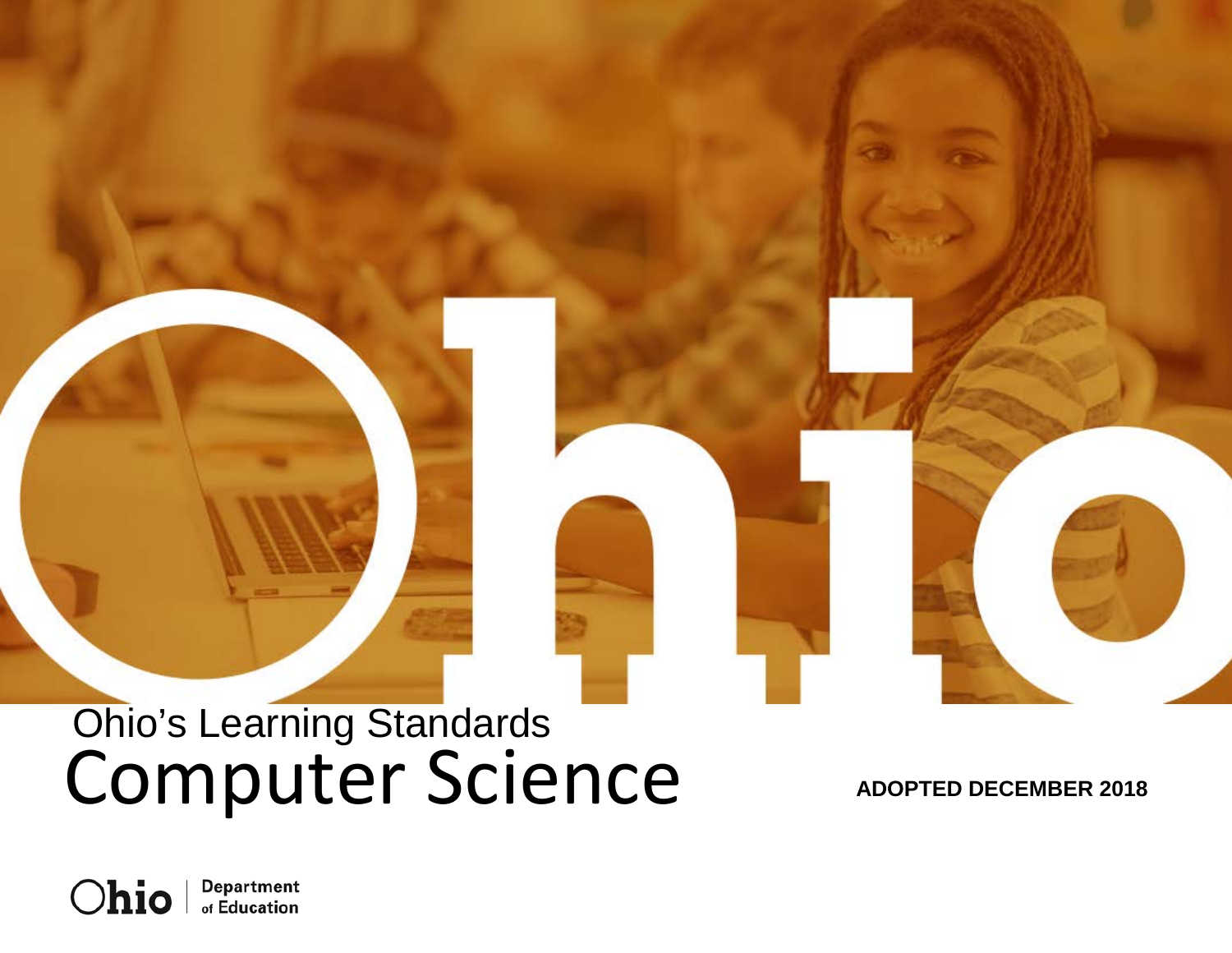# **Table of Contents**

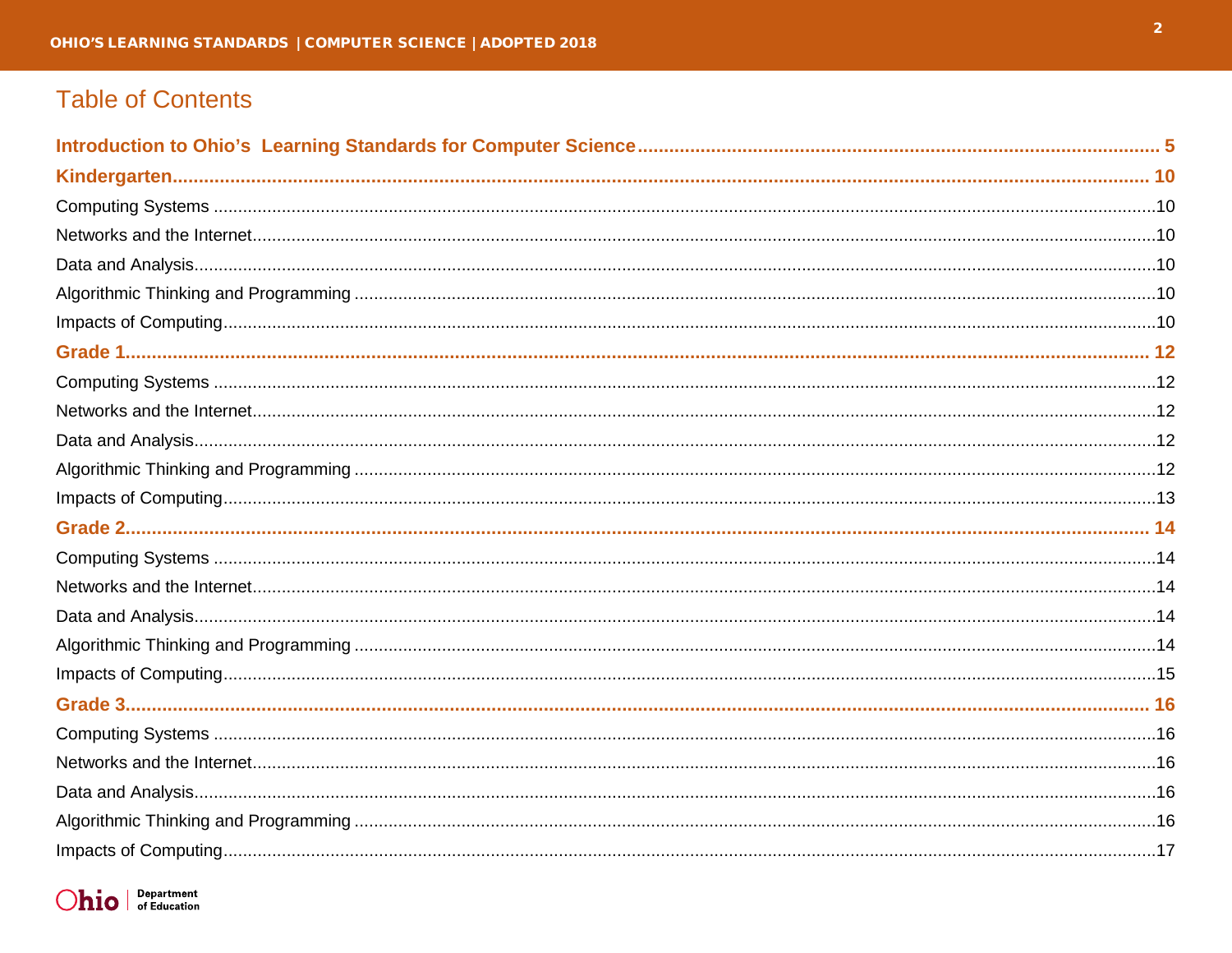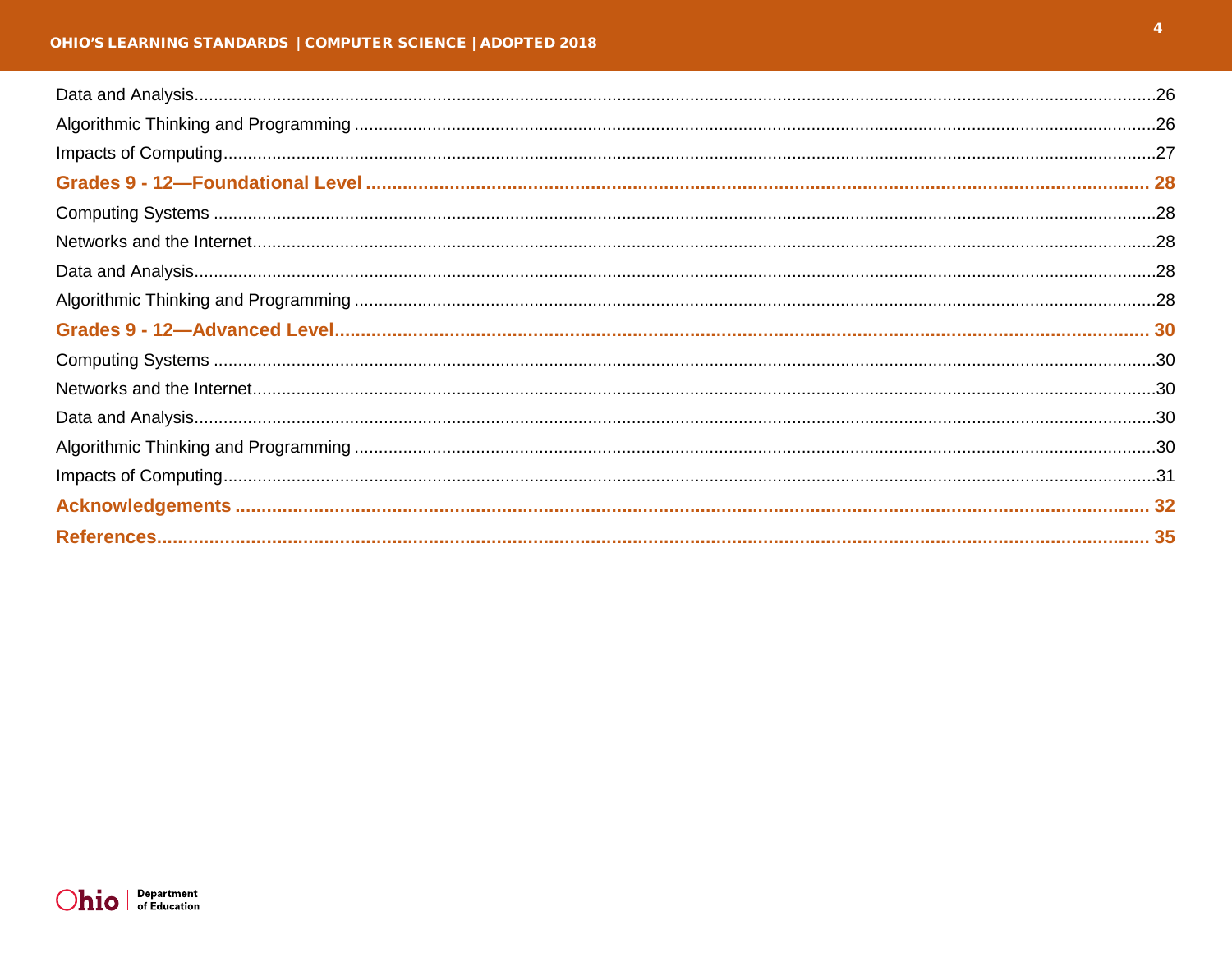# <span id="page-4-0"></span>**Introduction to Ohio's Learning Standards for Computer Science**

Substitute House Bill Number 170 took effect in March 2018, requiring the State Board of Education of Ohio to adopt standards and a model curriculum for grade K-12 instruction in computer science. A team of Ohio educators came together to develop and write the computer science standards and model curriculum, and the State Board adopted these in December 2018.

Ohio's Standards in Computer Science are fully aligned to Ohio's fiveyear strategic plan for education, *Each Child, Our Future*. The strategic plan acknowledges a major education policy shift around technology. A student's ability to use technology strategically is now identified as foundational and just as important as mathematics and English language arts, from which all other learning is built.

# **GUIDING ASSUMPTIONS**

The team of Ohio educators that developed the standards and model curriculum had a clear goal – to encourage districts and educators to give all Ohio students opportunities to learn computer science. Beginning in the earliest grades and continuing through grade 12, Ohio's students will develop a foundation of computer science knowledge and gain experiences in computational thinking and problem solving to become creators and innovators of computing technology. Ohio's Computer Science Standards and Model Curriculum will give students experiences that help them discover and take part in a world continually influenced by technology and to understand the role of computing in that world.

# **OVERVIEW OF THE COMPUTER SCIENCE STANDARDS CONTENT**

The standards will support a progression of learning in each core concept or strand to provide computer science experiences for all Ohio students. The K-8 standards integrate computer science into instruction across subject areas including mathematics, science, history, English language arts, fine arts, world language and career and technology courses. The high school computer science standards provide both foundational and advanced opportunities districts can use to design as separate courses or, when appropriate, integrate into other disciplines.

Ohio's Computer Science Standards and Model Curriculum are organized in the following strands:

- **Computing Systems**  Addresses how devices, including hardware and software, interact to accomplish tasks and how students can troubleshoot computing systems when they do not work as intended.
- **Networks and the Internet** Addresses how networks connect to share information and resources and how students can apply cybersecurity concepts to protect information.
- **Data and Analysis** Addresses how data can be collected and stored; analyzed and communicated; and used to make more accurate predictions.
- **Algorithmic Thinking and Programming** Addresses program development, including the use of algorithms, variables, control structures and modules.
- **Impacts of Computing** Addresses computing's influence on our world by examining the relationship between computing and culture, computing's impact on social interaction, and legal and ethical implications of computing.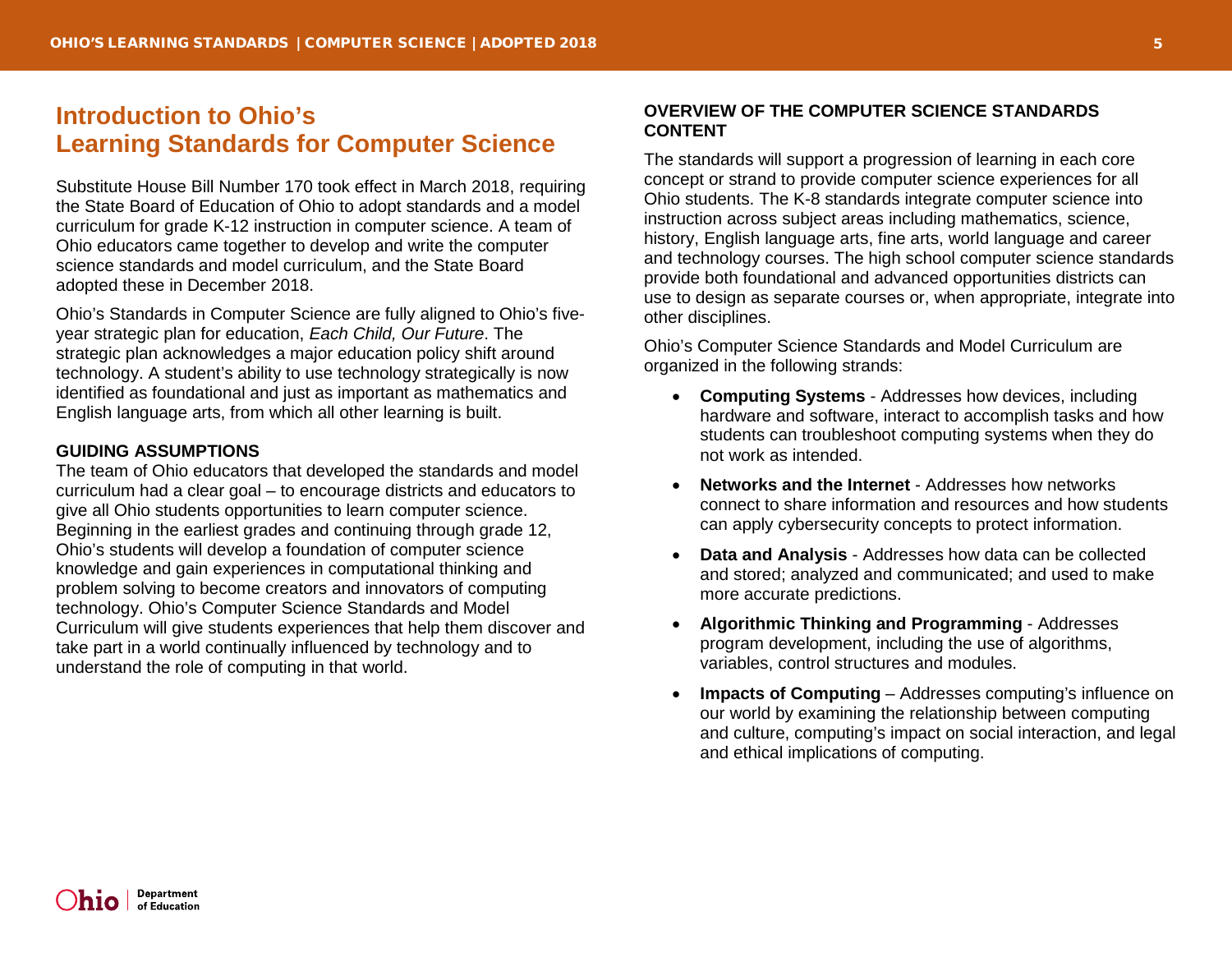**Computational Thinking** is a problem -solving process that students use to engage with concepts in the computer science standards. This thinking involves formulating problems in a way that can be carried out by a computer. Using computational thinking to solve a problem includes breaking down the problem into manageable parts; recognizing patterns; excluding irrelevant details to abstract or identify general principles that generate these patterns; and developing step by -step sequences or algorithms to solve the problem and similar problems. Computational thinking can be applied with or without computers, for example, through "unplugged" activities. While computational thinking is a focus in computer science, it also is used in content areas beyond computer science.

It is important that c omputer science not be confused with other aspects and uses of computer technology in schools, including:

- **Computer literacy "**refers to the general use of computers and programs, such as productivity software." Examples of computer literacy include performing an internet search and creating a digital presentation.
- **Educational (computer) technology "**applies computer literacy to school subjects. For example, students in an English class can use a web -based application to collaboratively create, edit and store an essay online."
- **Digital citizenship "**refers to the appropriate and responsible use of technology, such as choosing an appropriate password and keeping it secure."
- **Information technology "**often overlaps with computer science but is mainly focused on industrial applications of computer science, such as installing [and operating ] software rather than creating it. Information technology professionals often have a background in computer science. "

(K -12 Computer Science Framework, 2016, pp.13 -14)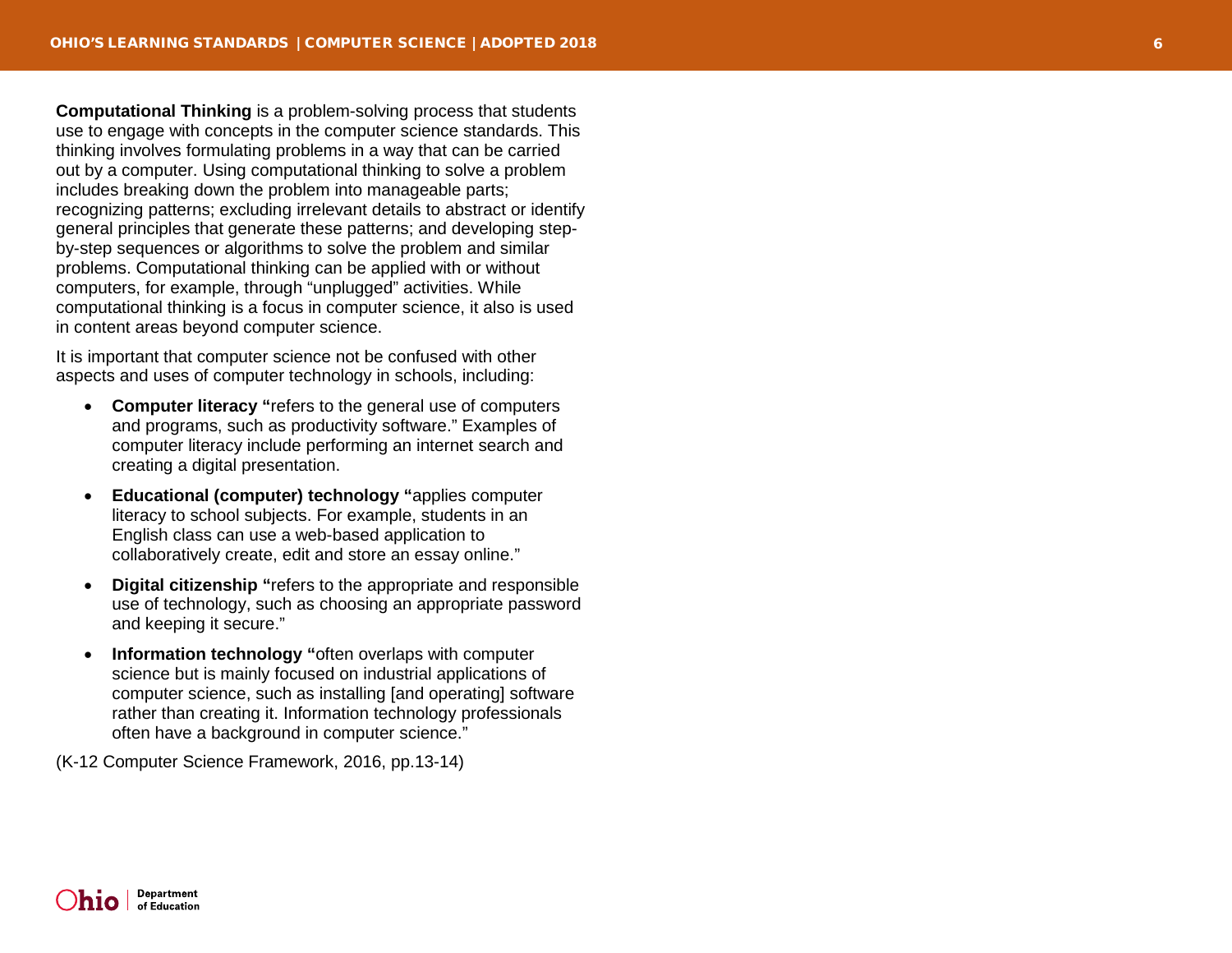## **OVERVIEW OF THE COMPUTER SCIENCE STANDARDS FRAMEWORK**

Ohio's Computer Science Standards are organized by strands, topics and content statements*.*



**Kindergarten through Grade 8** - Content statements are organized *by grade level*. Below is an example of a content statement for kindergarten and its corresponding content statement code. This content statement addresses the topic of *Devices* within the *Computing Systems* strand.

**COMPUTING SYSTEMS Devices** CS.D.K.a With guidance, identify and label commonly used devices and their components, explaining their connection to different tasks, to perform a variety of tasks.



**Grades 9-12** - Content statements are organized *by grade band* into *two levels – Foundational and Advanced*. See an example of a content statement for high school and its corresponding content statement code below. This content statement addresses the topic of *Networking* within the *Networks and the Internet* strand, at the Foundational Level.

#### **NETWORKS AND THE INTERNET**

#### **Networking**

NI.N.9-12.F.a Evaluate and select networking devices to establish scalable communications.

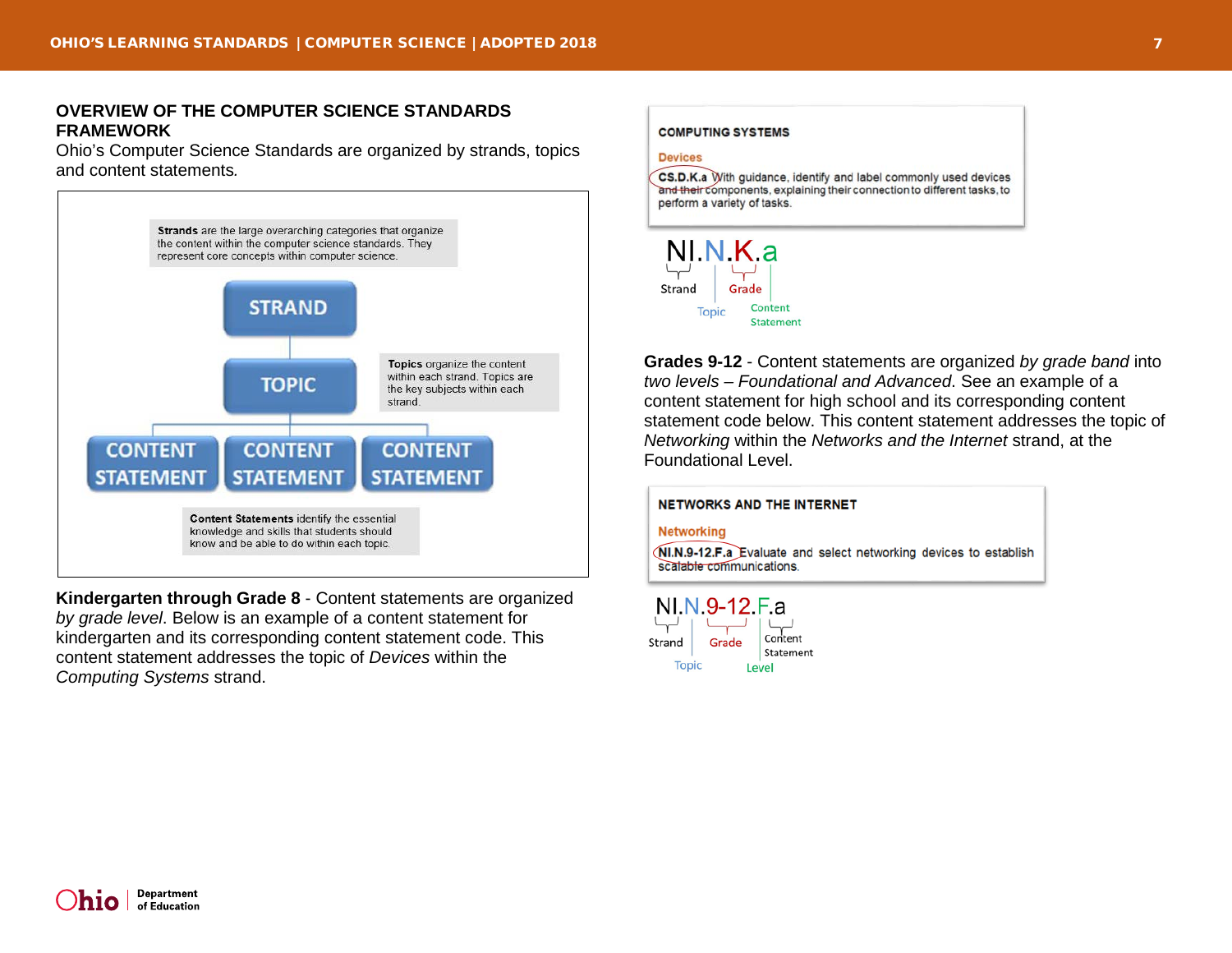# **Equity and Computer Science[1](#page-7-0)**

# **COMPUTER SCIENCE FOR ALL**

To help realize the vision *of computer science for all students,* equity must be at the forefront of the state's efforts to implement the computer science standards. *Equity is more than whether classes are available. It includes how those classes are taught, how students are recruited and how the classroom culture supports diverse learners and promotes retention***.** When equity exists, schools expect academic success for every student and makes that success accessible to every student. The result of such equity is a classroom of diverse students based on factors such as race, gender, disability, socioeconomic status and English language proficiency. All these students have high expectations and feel empowered to learn.

Computer science faces intense challenges related to access, opportunity and culture.

• The 2015 National Assessment of Educational Progress (NAEP) survey showed that only 44 percent of  $12<sup>th</sup>$  grade students attend high schools that offer any computer science courses (Change the Equation, 2016). This data showed that students with the least access are Black, Latino and Native American; from lower income backgrounds; and from rural areas.

Even when computer science courses are available, there are wide gaps in participation and the level of instruction.

• For the 2015 Advanced Placement (AP) Computer Science exam, only 21.9 percent of students were female, 3.9 percent were Black or African American, 9 percent were Hispanic or Latino and 0.4 percent were American Indian (College Board, <span id="page-7-0"></span>2016). The potential impact of these gaps in participation is illustrated in the statistic that females who take high school AP Computer Science are 10 times more likely to major in computer science in college than students who do not take this course. Similarly, African American students are seven times more likely, and Hispanic students 8.5 times more likely, to major in computer science when they have taken high school AP Computer Science (Morgan & Klaric, 2007).

• Especially in schools with large numbers of African American and Latino students, computer classes too commonly offer only basic, rudimentary user skills rather than engaging students in the problem-solving and computational thinking practices that form the foundation of computer science (Margolis et al., 2012).

The lack of representation in computer science after K–12 reflects the lack of access and participation in grades K–12. In 2015, only 24.7 percent of workers employed in computer and mathematical occupations were female. Only 8.6 percent were Black or African American, and only 6.8 percent were Hispanic or Latino (Bureau of Labor Statistics, 2015).

# **EFFORTS TO INCREASE EQUITY**

Even when schools have made computer science courses available to students, inequity can be perpetuated at the classroom level. Educators can work to ensure equity through changes in curriculum, instruction and classroom culture.

• Educators can reach *students with disabilities* using learning accommodations, curricular modifications and established techniques for differentiated instruction. For example, the Quorum programming language accommodates students with visual impairments by enabling the programming language to be read by computer screen readers (Quorum, 2019). Recent research shows ways to use Universal Design for Learning (UDL) to develop and refine introductory computer science experiences for a wider range of learners (Hansen et al., 2016). Educators also can apply instructional strategies used in other content areas to support struggling learners and



 $\ddot{\phantom{a}}$ 

<sup>&</sup>lt;sup>1</sup> The "Equity and Computer Science" section has been modified from chapter two of The K-12 Computer Science Framework, "Equity in Computer Science Education." (K–12 Computer Science Framework. (2016). Retrieved from [http://www.k12cs.org.](http://www.k12cs.org/)) This work is licensed under Creative Commons [\(CC BY-NC-SA 4.0\)](https://creativecommons.org/licenses/by-nc-sa/4.0/).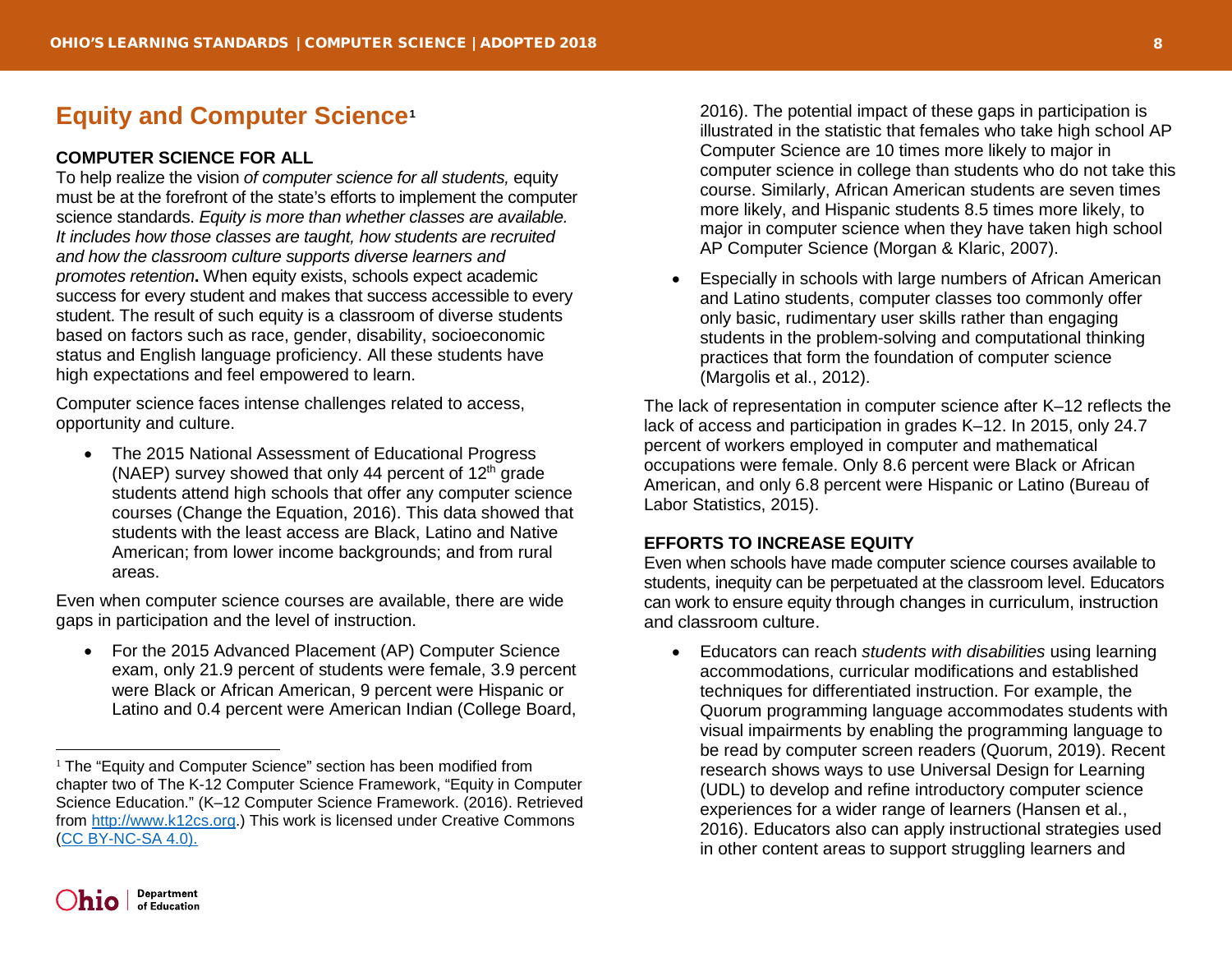students with disabilities. For example, if verbal prompting helps in math instruction, it will likely help in computer science instruction (Snodgrass, Israel, & Reese, 2016).

- A variety of approaches make programming more accessible *to young learners and beginners.* Visual, block-based programming languages allow students to program without the obstacle of syntax errors (errors in typing commands) found in traditional text-based languages. Programming environments on tablets have made programming even more accessible to younger children by reducing the number of available commands and the amount of reading required to navigate the options (Strawhacker&Bers,2014).
- To address a *lack of computer and internet access*, educators can help students learn many computer science topics, such as algorithmic thinking, searching, sorting and logic through "unplugged" activities.
- To reach *females and underrepresented minorities*, teachers can use strategies to work against issues such as the threat of stereotyping or bias. For example, stereotype threats can be mitigated by altering the wording of test questions to be gender-neutral and using examples that are equally relevant to both males and females (Kumar, 2012). It also is important for students to have diverse role models in the field so they can imagine themselves as a computer scientists. Role models also help dispel stereotypes of how computer scientists look and act (Goode, 2008).

Below, are other practices that teachers can adopt and adapt to change classroom culture and broaden participation in computer science:

- Connect computer science to concepts that motivate children, like fairness and social justice (Denner et al., 2015).
- Practice culturally relevant pedagogy to tie computer science to students' experiences, culture and interests (Margolis et al., 2014). Designing projects and instruction to be socially relevant and meaningful for diverse students helps them "build

personal relationships with CS concepts and applications -- an important process for discovering the relevance of CS for their own lives." (Margolis et. al, 2012, p. 76)

Reflect on beliefs and actions to address stereotypes among students and teachers (Margolis et al., 2014).

# **EQUITY AND THE COMPUTER SCIENCE STANDARDS**

The computer science standards reflect the writing team's considerations on equity. The standards describe concepts and skills all students can benefit from, regardless of whether they go on to postsecondary computer-science education or a career in computer science.

Equity is woven into the computer science concepts and skills across grade levels. This is especially apparent in the core concept or strand involving *Impacts of Computing*. Here, students examine the social implications of the digital world, including their impacts on equity and access to computing. Specific content statements address equity directly. For example, in grade 3, students identify diverse user needs and "how computing devices have built-in features to increase accessibility to all users." In grade 7, students "evaluate various technologies to identify issues of bias and accessibility." Students in grade 8 build on prior learning to work against existing inequities; they propose guidelines "to positively impact bias and accessibility in the design of future technologies."

As students design computational products, they engage in computer science practices that also directly involve consideration of equity, inclusion and diversity. Students foster inclusion as they develop products that "include the unique perspectives of others" and "address the needs of diverse end users." Students encourage diversity through working in teams "with individuals possessing diverse perspectives." Involving students in such practices stresses the need to practice equity when doing computer science. Through such practices, students can see the benefit of, for example, considering the products they develop from the perspectives of a diverse group of end-users, such as those with visual impairments and English language learners.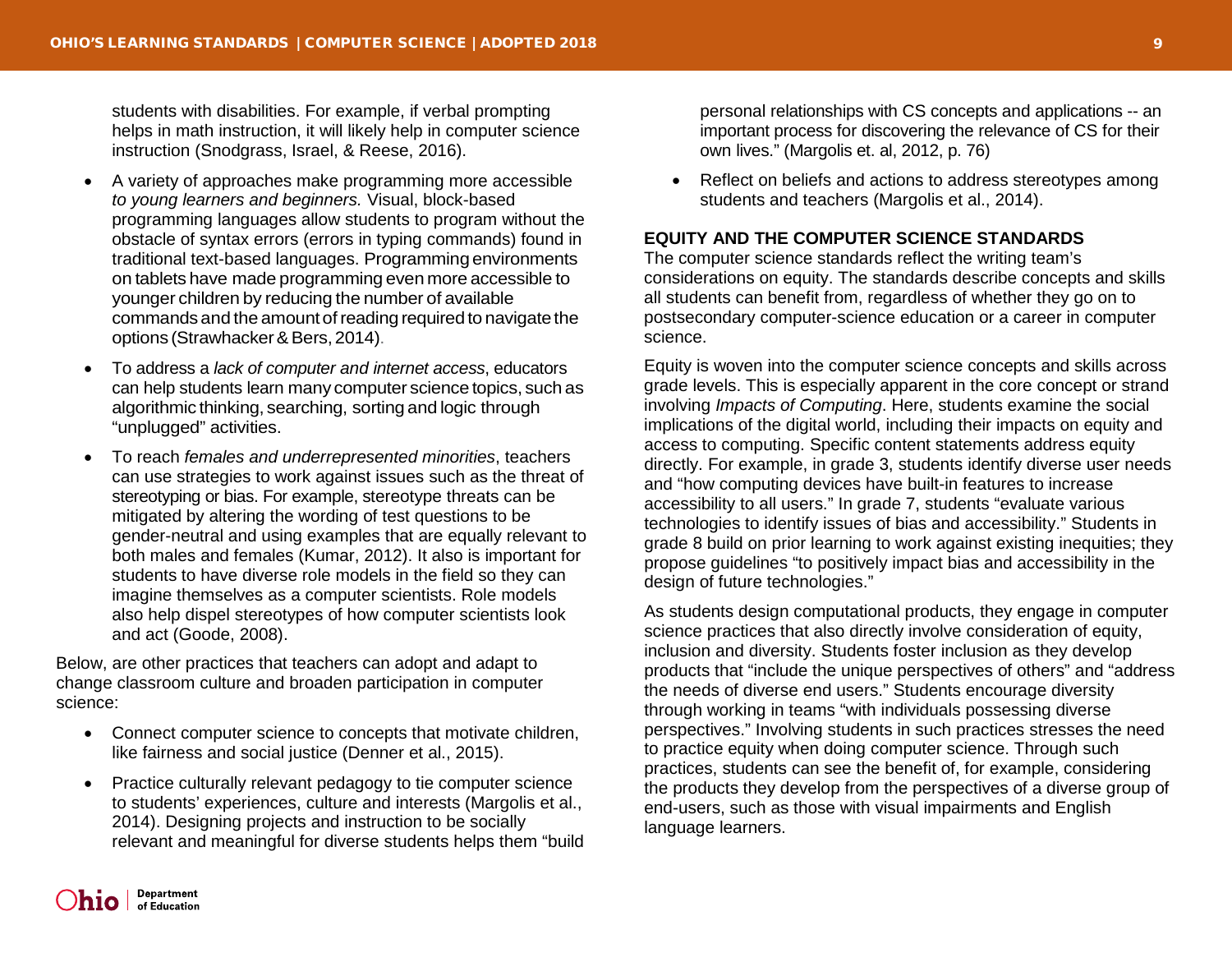# <span id="page-9-0"></span>**Kindergarten**

# <span id="page-9-1"></span>**COMPUTING SYSTEMS**

#### **Devices**

**CS.D.K.a** With guidance, identify and label commonly used devices and their components, explaining their connection to different tasks, to perform a variety of tasks.

# **Hardware and Software**

**CS.HS.K.a** With guidance and support, identify and use hardware and software necessary for accomplishing a task.

#### **Troubleshooting**

**CS.T.K.a** With guidance and support, use problem solving strategies to troubleshoot a problem.

# <span id="page-9-2"></span>**NETWORKS AND THE INTERNET**

#### **Networking**

**NI.N.K.a** With guidance and support, create a list of ways information can be shared electronically to gain a deeper understanding of how information is transmitted (e.g., email, social media).

# **Cybersecurity**

**NI.C.K.a** With guidance and support, identify and use secure practices (e.g., passwords) to protect private information.

#### <span id="page-9-3"></span>**DATA AND ANALYSIS**

# **Data Collection and Storage**

**DA.DCS.K.a** Identify data to collect and sort.

**DA.DCS.K.b** With guidance and support, demonstrate how data can be collected and stored in a variety of ways.

## **Visualization and Communication**

**DA.VC.K.**a With guidance, organize and present data in various formats to make observations.

# **Inference and Modeling**

**DA.IM.K.a** With guidance, create a model of an object or process to identify patterns.

## <span id="page-9-4"></span>**ALGORITHMIC THINKING AND PROGRAMMING**

#### **Algorithms**

**ATP.A.K.a** With guidance and support, model a real-world process by constructing and following step-by-step directions (i.e., algorithms) to complete tasks.

#### **Variables and Data Representation**

**ATP.VDR.K.a** Recognize that a group of items (e.g., numbers, symbols or pictures) can be used to represent data.

## **Control Structures**

**ATP.CS.K.a** With guidance and support, model a sequence of instructions (i.e., program) with a beginning, middle and end to solve a problem or express an idea.

# **Program Development**

**ATP.PD.K.a** With guidance and support, plan or create an artifact to illustrate thoughts, ideas and problems in a sequential (step-by-step) manner (e.g., story map, storyboard, sequential graphic organizer).

#### <span id="page-9-5"></span>**IMPACTS OF COMPUTING**

#### **Culture**

**IC.Cu.K.a** With guidance and support, identify technologies that impact one's own everyday life.

**IC.Cu.K.b** With guidance and support, recognize different ways computing devices are used regularly to understand technology's impact on one's own daily life.

#### **Social Interactions**

**IC.SI.K.a** With guidance and support, identify and use safe and responsible behaviors concerning information and technology.

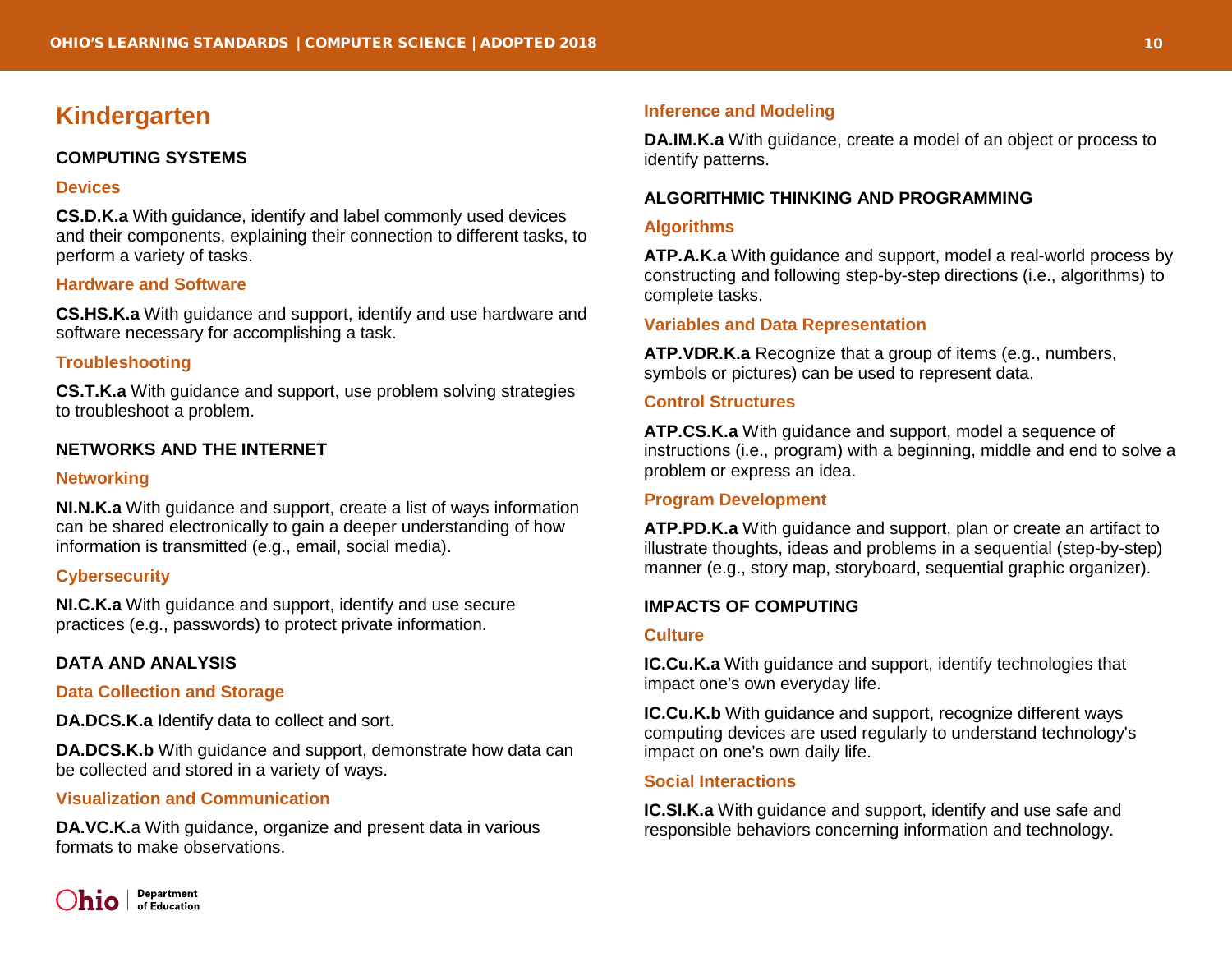# **Safety, Law and Ethics**

**IC.SLE.K.a** With guidance, discuss appropriate uses of technology to support informed decisions.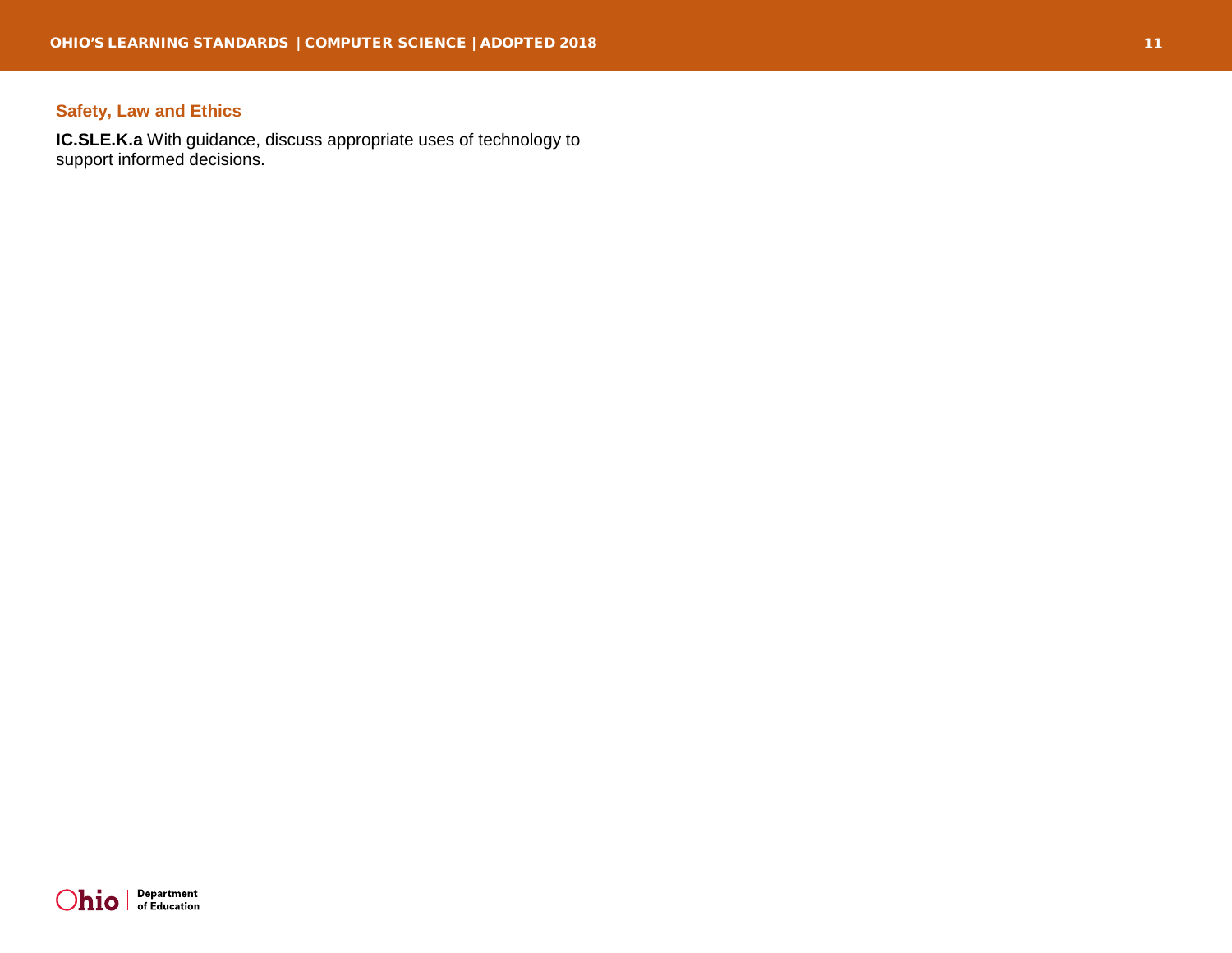# <span id="page-11-1"></span><span id="page-11-0"></span>**COMPUTING SYSTEMS**

#### **Devices**

**CS.D.1.a** Operate commonly used devices and their components to perform a variety of tasks.

# **Hardware and Software**

**CS.HS.1.a** With guidance, describe and use hardware and software necessary for accomplishing a task.

# **Troubleshooting**

**CS.T.1.a** With guidance, use problem solving strategies to troubleshoot a problem.

# <span id="page-11-2"></span>**NETWORKS AND THE INTERNET**

## **Networking**

**NI.N.1.a** Create a list of ways information can be shared electronically to gain a deeper understanding of how information is transmitted (e.g., email, social media).

**NI.N.1.b** Recognize that computing devices can be connected to retrieve information from the global community.

#### **Cybersecurity**

**NI.C.1.a** Identify and use secure practices (e.g., passwords) to protect private information.

#### <span id="page-11-3"></span>**DATA AND ANALYSIS**

#### **Data Collection and Storage**

**DA.DCS.1.a** With guidance, collect and organize data to retrieve for later use.

**DA.DCS.1.b** With guidance, demonstrate how data can be collected and stored in a variety of ways.

## **Visualization and Communication**

**DA.VC.1.a** Organize and present data in various formats to make observations.

#### **Inference and Modeling**

**DA.IM.1.a** Create and explain a model of an object or process that includes patterns and key elements.

# <span id="page-11-4"></span>**ALGORITHMIC THINKING AND PROGRAMMING**

#### **Algorithms**

**ATP.A.1.a** With guidance, model a real-world process by constructing and following step-by-step directions (i.e., algorithms) to complete tasks.

# **Variables and Data Representation**

**ATP.VDR.1.a** Categorize a group of items (e.g., numbers, symbols or pictures) based on the attributes or actions of each item, with or without a computing device.

#### **Control Structures**

**ATP.CS.1.a** With guidance, model a sequence of instructions (i.e., program) that includes repetition (i.e., loops) to solve a problem or express ideas.

#### **Modularity**

**ATP.M.1.a** With guidance, break down (i.e., decompose) a series of steps and separate the necessary from the unnecessary steps to create a precise sequence of instructions to solve a problem or express an idea.

### **Program Development**

**ATP.PD.1.a** With guidance, plan and create an artifact to illustrate thoughts, ideas and problems in a sequential (step-by-step) manner (e.g., story map, storyboard, sequential graphic organizer).

**ATP.PD.1.b** With guidance, identify and fix (i.e., debug) a multi-step process that includes sequencing.

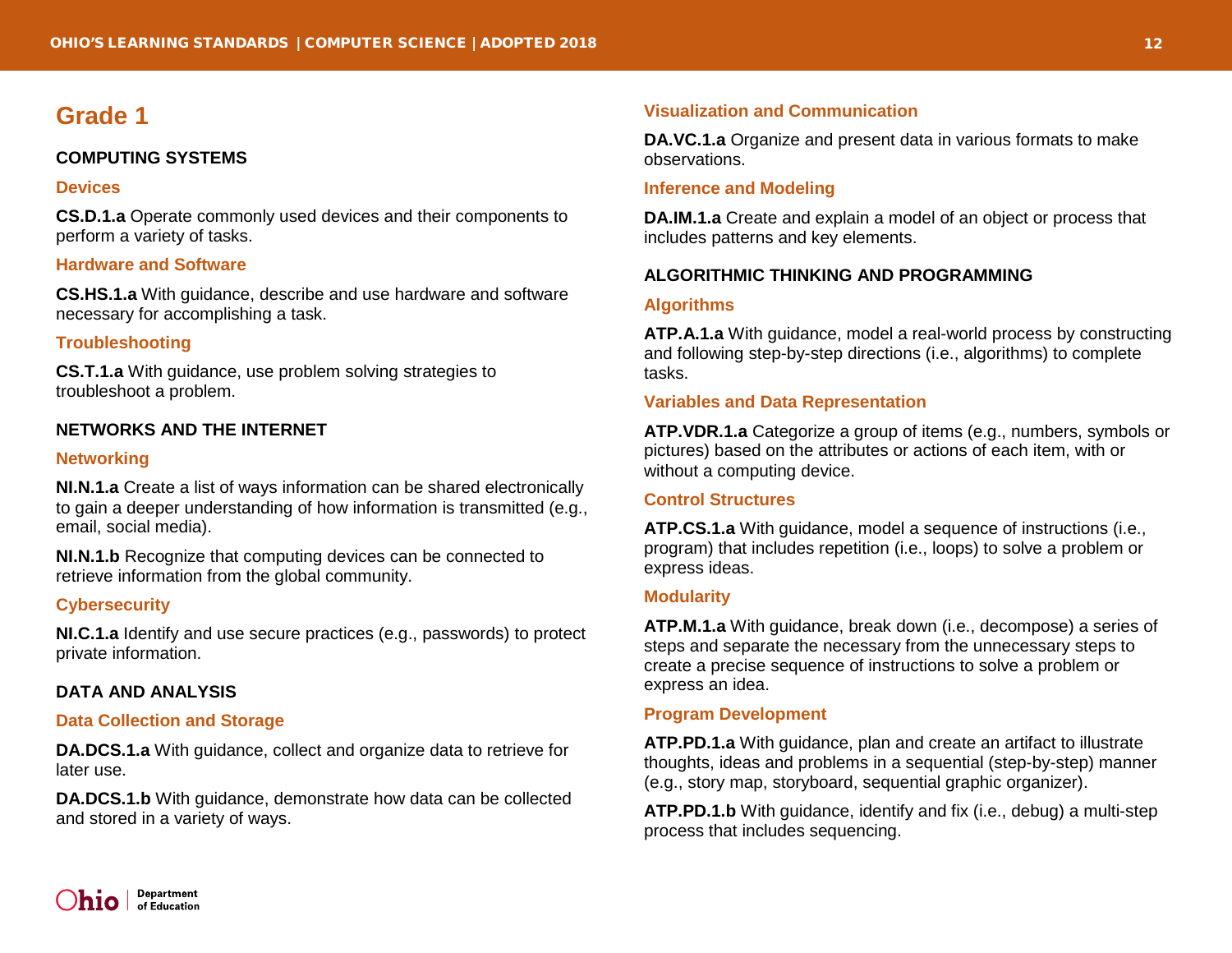# <span id="page-12-0"></span>**IMPACTS OF COMPUTING**

#### **Culture**

**IC.Cu.1.a** Discuss different technologies and their impact on everyday life.

**IC.Cu.1.b** Identify how people use and are impacted by many types of technologies in their daily work and personal lives.

# **Social Interactions**

**IC.SI.1.a** With guidance, describe safe and responsible behaviors for the use of information and technology.

# **Safety, Law and Ethics**

**IC.SLE.1.a** With guidance, discuss appropriate and ethical uses of technology to guide informed decisions.

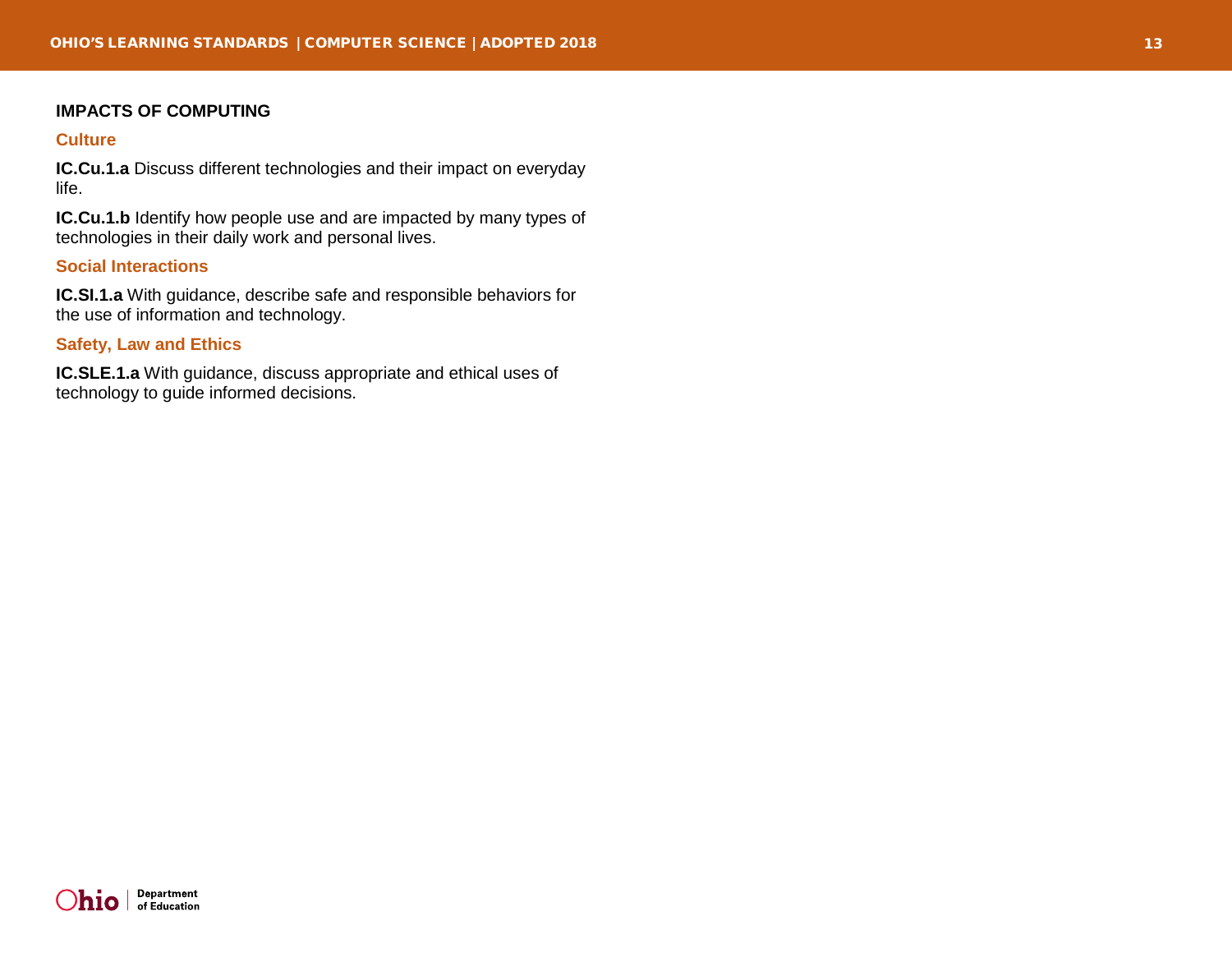# <span id="page-13-1"></span><span id="page-13-0"></span>**COMPUTING SYSTEMS**

#### **Devices**

**CS.D.2.a** Select and operate commonly used devices to perform a variety of tasks.

# **Hardware and Software**

**CS.HS.2.a** Select and use hardware and software necessary for accomplishing a task.

# **Troubleshooting**

**CS.T.2.a** Use problem solving strategies to troubleshoot a problem.

# <span id="page-13-2"></span>**NETWORKS AND THE INTERNET**

#### **Networking**

**NI.N.2.a** Describe how information can be communicated electronically to gain a deeper understanding of how information is transmitted (e.g., email, social media).

**NI.N.2.b** Use computing devices that are connected to share and receive information from the global community.

# **Cybersecurity**

**NI.C.2.a** Explain and demonstrate secure practices (e.g., creating strong passwords) to protect private information.

# <span id="page-13-3"></span>**DATA AND ANALYSIS**

#### **Data Collection and Storage**

**DA.DCS.2.a** Collect and organize data to store, retrieve and modify.

**DA.DCS.2.b** Manipulate data to perform various tasks.

#### **Visualization and Communication**

**DA.VC.2.a** Organize, analyze and present data in various formats.

#### **Inference and Modeling**

**DA.IM.2.a** Interpret and analyze data, graphs, models or charts.

# <span id="page-13-4"></span>**ALGORITHMIC THINKING AND PROGRAMMING**

#### **Algorithms**

**ATP.A.2.a** Model a real-world process by constructing and following step-by-step instructions (i.e., algorithms) to complete tasks.

## **Variables and Data Representation**

**ATP.VDR.2.a** Construct a model that shows the way programs store and manipulate data by using numbers or other symbols to represent information.

#### **Control Structures**

**ATP.CS.2.a** Develop a program that uses sequencing and repetition (i.e., loops) to solve a problem or express ideas.

#### **Modularity**

**ATP.M.2.a** Break down (i.e., decompose) a series of steps and separate the necessary from the unnecessary steps to create a precise sequence of instructions to solve a problem or express an idea.

#### **Program Development**

**ATP.PD.2.a** Plan and create an artifact to illustrate thoughts, ideas and problems in a sequential (step-by-step) manner (e.g., story map, storyboard, sequential graphic organizer).

**ATP.PD.2.b** Identify and fix (i.e., debug) a multi-step process that includes sequencing.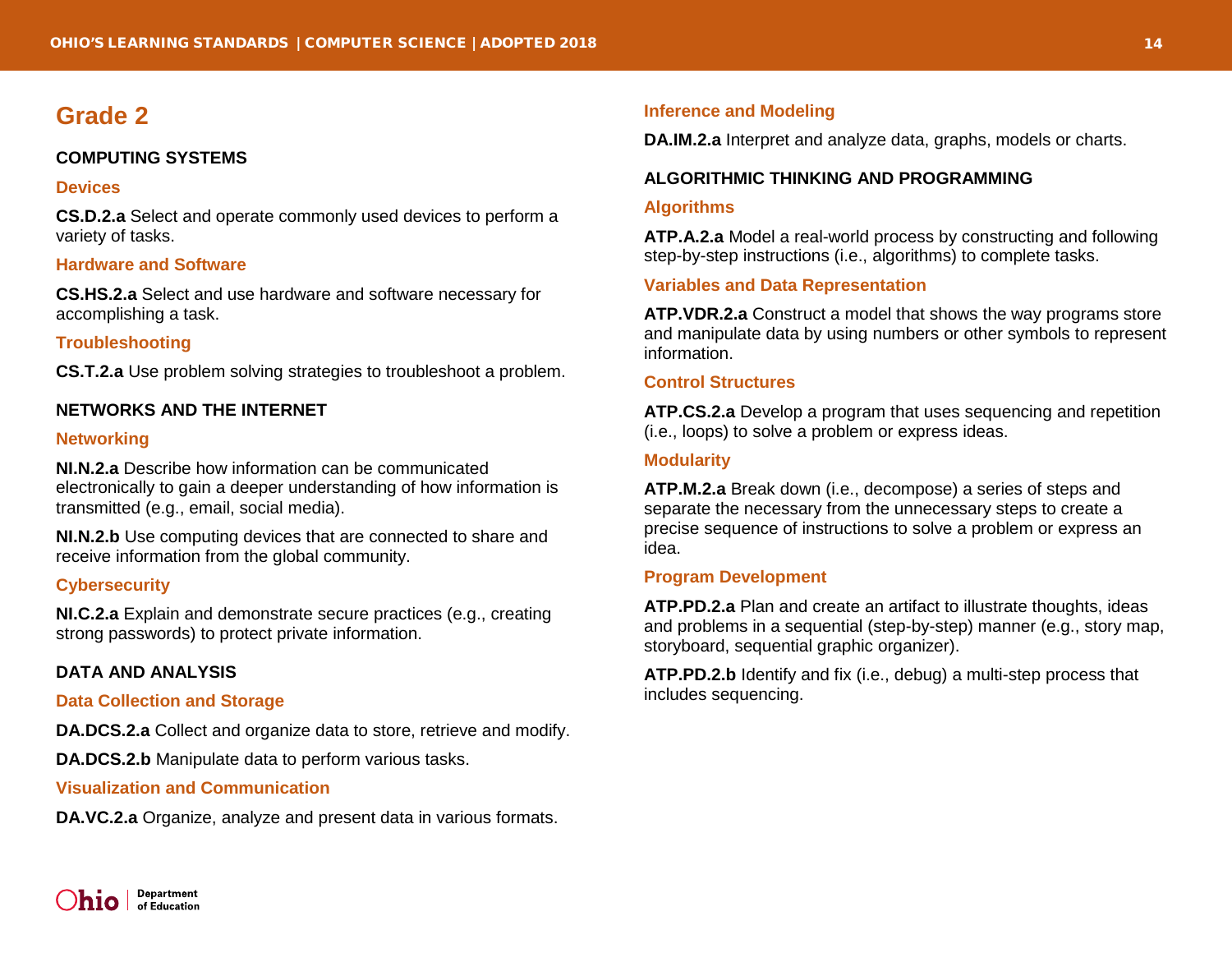#### <span id="page-14-0"></span>**IMPACTS OF COMPUTING**

#### **Culture**

**IC.Cu.2.a** Compare and contrast how the use of technology has changed to understand its impact on everyday life.

**IC.Cu.2.b** Describe the ways people use technologies in their daily work and personal lives to understand technology's impact on one's community.

# **Social Interactions**

**IC.SI.2.a** Compare and contrast safe and responsible behaviors to those that are not when using information and technology.

# **Safety, Law and Ethics**

**IC.SLE.2.a** Discuss appropriate and ethical uses of technology to guide informed decisions.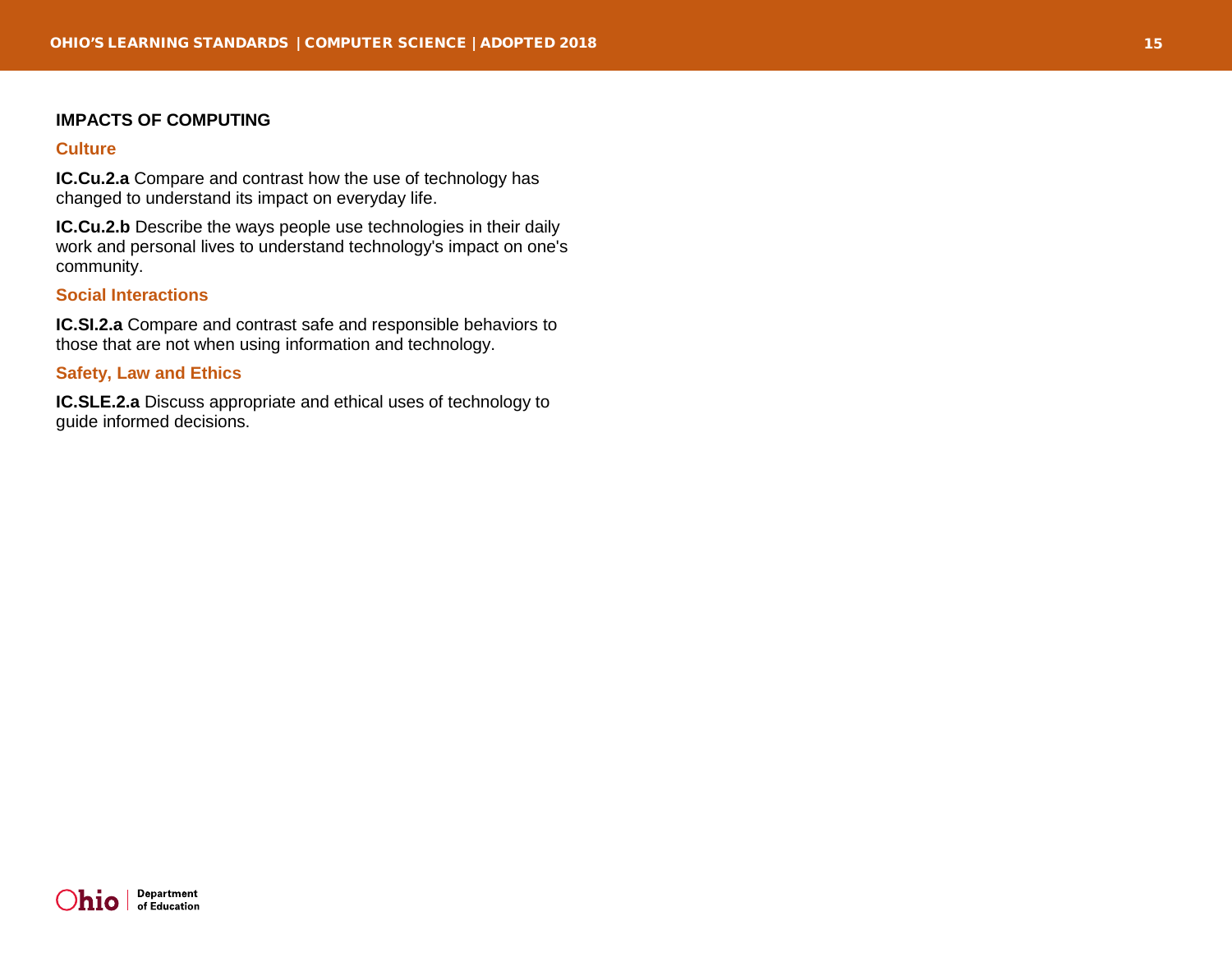# <span id="page-15-1"></span><span id="page-15-0"></span>**COMPUTING SYSTEMS**

#### **Devices**

**CS.D.3.a** Explore common components (i.e., parts) of a computing system and their function to understand and describe the role they play in a computer system.

# **Hardware and Software**

**CS.HS.3.a** Identify and use digital learning tools/devices to support planning, implementing and reflecting upon a defined task.

# **Troubleshooting**

**CS.T.3.a** Apply troubleshooting strategies given problems and solutions to resolve hardware and software problems.

# <span id="page-15-2"></span>**NETWORKS AND THE INTERNET**

#### **Networking**

**NI.N.3.a** Describe how communication occurs when information is sent and received over physical or wireless paths to explain communication systems (e.g., sending an email or visiting a website).

**NI.N.3.b** Recognize that every device on a network has a unique identification to share or receive information from the global community.

# **Cybersecurity**

**NI.C.3.a** Explore digital safety concepts in order to explain that information can be both public and private, to determine what information can safely be shared and to know how to use passwords to protect information.

# <span id="page-15-3"></span>**DATA AND ANALYSIS**

#### **Data Collection and Storage**

**DA.DCS.3.a** Collect quantitative data over time from multiple sources to perform various tasks.

**DA.DCS.3.b** Identify different types of information to store in different formats.

## **Visualization and Communication**

**DA.VC.3.a** Create a chart or graph to inform a target audience about observations and data collected.

## **Inference and Modeling**

**DA.IM.3.a** Utilize data to make predictions and discuss whether there is adequate data to make reliable predictions.

# <span id="page-15-4"></span>**ALGORITHMIC THINKING AND PROGRAMMING**

#### **Algorithms**

**ATP.A.3.a** Construct and reflect on errors in an algorithm to accomplish a given task.

#### **Variables and Data Representation**

**ATP.VDR.3.a** Define and identify a variable, a placeholder for storing a value, to understand how it is used in a multi-step process (i.e., algorithm).

#### **Control Structures**

**ATP.CS.3.a** Create a program using sequences, events, loops and conditionals to solve a problem.

#### **Modularity**

**ATP.M.3.a** Decompose (i.e., break down) the steps needed or not needed (i.e., abstraction) into precise sequences of instructions to design an algorithm.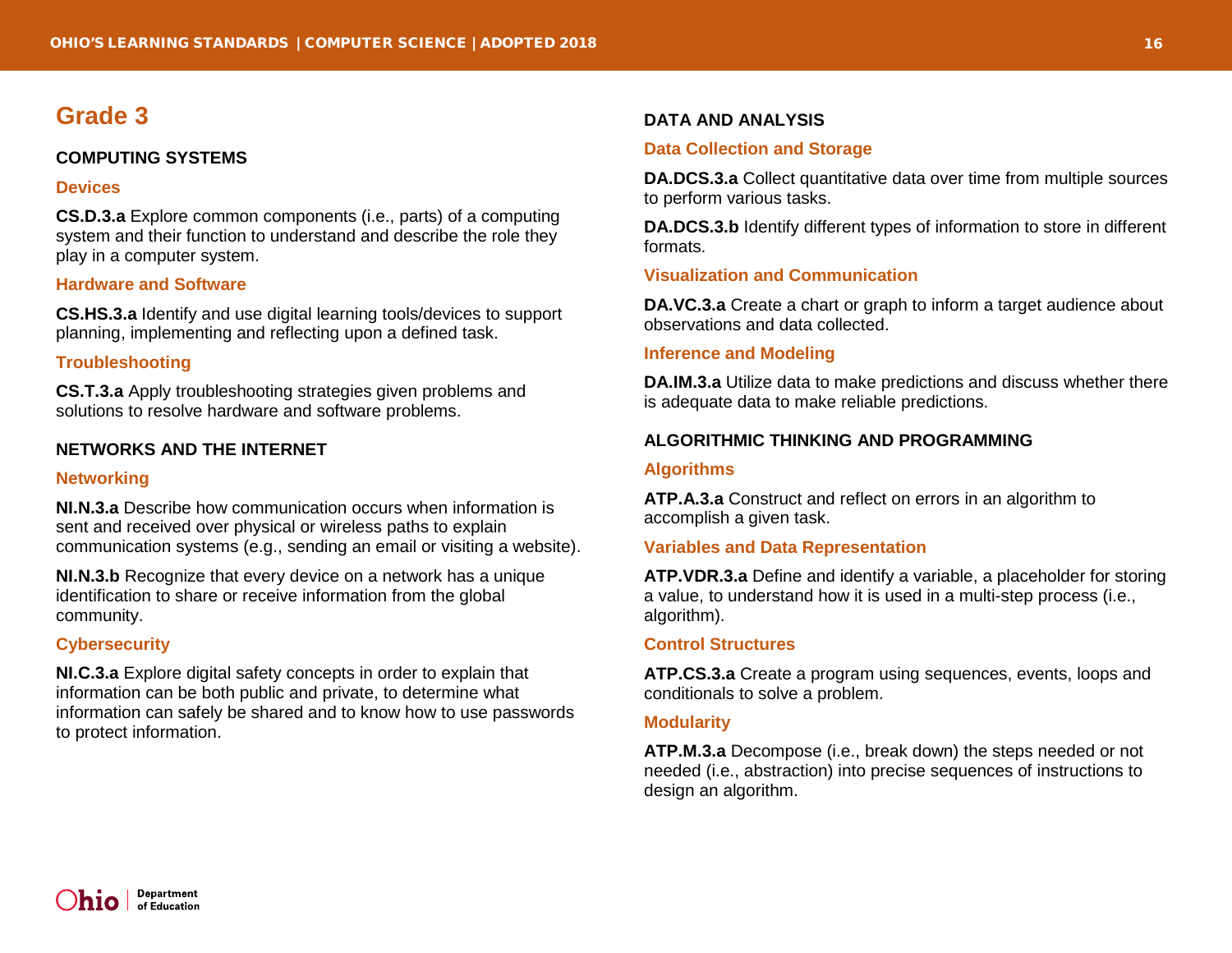# **Program Development**

**ATP.PD.3.a** Use a design process to plan the development of a program that solves problems.

**ATP.PD.3.b** Using a given program known to contain errors, identify and debug errors to ensure it works.

#### <span id="page-16-0"></span>**IMPACTS OF COMPUTING**

## **Culture**

**IC.Cu.3.a** Identify computing technologies that have changed the world and express how those technologies influence and are influenced by cultural practice.

**IC.Cu.3.b** Identify how computing devices have built-in features to increase accessibility to all users.

## **Social Interactions**

**IC.SI.3.a** Collaborate and consider diverse perspectives to improve digital artifacts.

# **Safety, Law and Ethics**

**IC.SLE.3.a** Use public domain or Creative Commons media, and refrain from copying or using material created by others without permission.

**IC.SLE.3.b** Determine whether information should be shared or kept private to protect student identity.

**IC.SLE.3.c** Communicate the importance of information security to protect one's own digital footprint.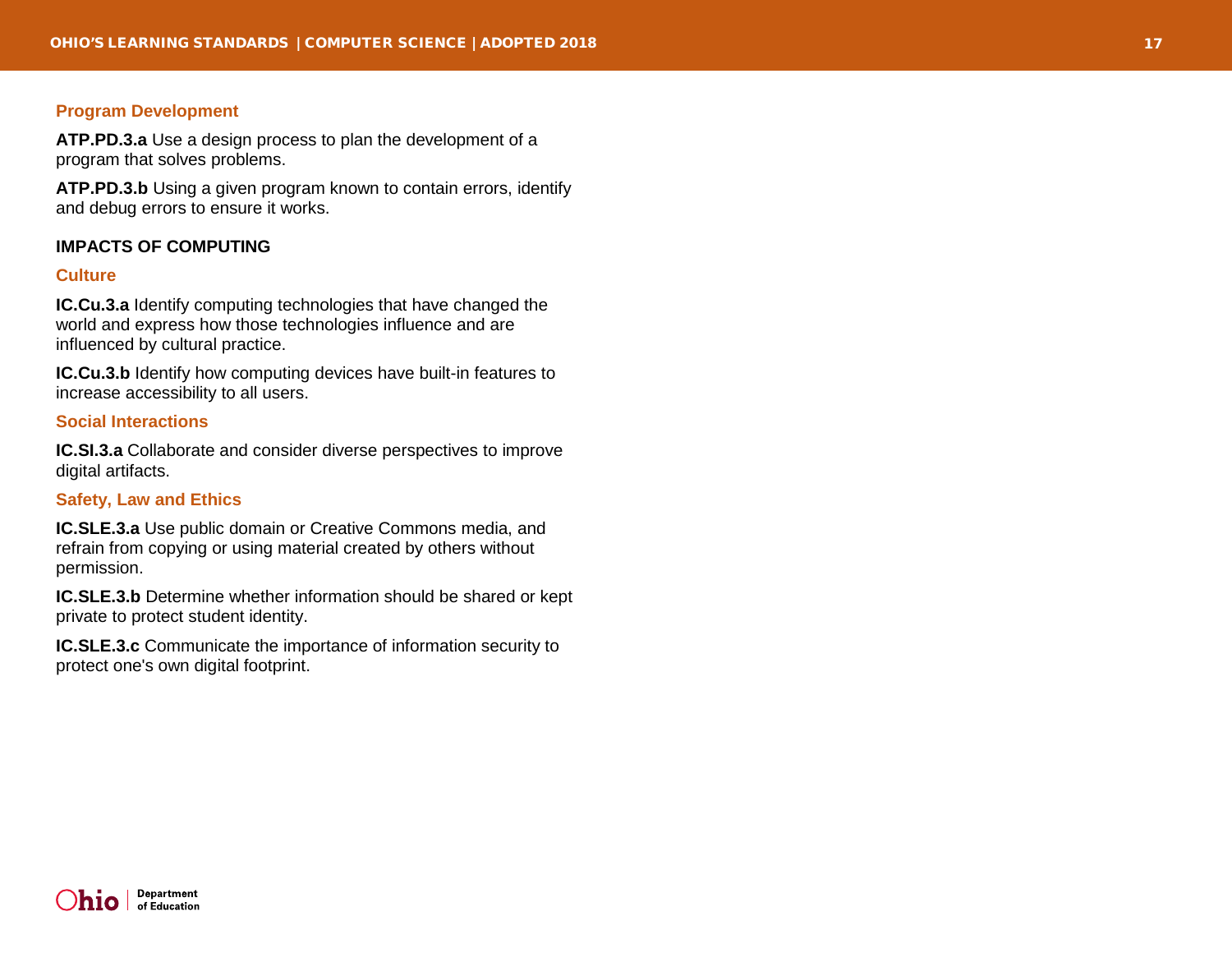# <span id="page-17-1"></span><span id="page-17-0"></span>**COMPUTING SYSTEMS**

#### **Devices**

**CS.D.4.a** Explore external components (i.e., parts) of a computing system and their function to understand and describe the role they play in a computer system.

# **Hardware and Software**

**CS.HS.4.a** Select and use digital learning tools/devices to support planning, implementing and reflecting upon a defined task.

# **Troubleshooting**

**CS.T.4.a** Diagnose problems and select an appropriate solution from a list of problems and solutions to resolve hardware and software issues.

# <span id="page-17-2"></span>**NETWORKS AND THE INTERNET**

# **Networking**

**NI.N.4.a** Describe how information is broken down to be transmitted over a network to help students gain a better understanding of the internet and networks.

**NI.N.4.b** Describe network addresses, names and rules (i.e., protocols) to share or receive information from the global community.

# **Cybersecurity**

**NI.C.4.a** Describe what information should be protected and the importance of a secure password to protect information.

# <span id="page-17-3"></span>**DATA AND ANALYSIS**

# **Data Collection and Storage**

**DA.DCS.4.a** Gather and organize multiple quantitative data elements using a tool to perform various tasks.

**DA.DCS.4.b** Identify techniques and formats to store, process and retrieve different types of information.

# **Visualization and Communication**

**DA.VC.4.a** Organize data into subsets to provide different views or commonalities and present insights gained using visual or other types of representations.

## **Inference and Modeling**

**DA.IM.4.a** Utilize data to make predictions and discuss whether there is adequate data to make reliable predictions.

# <span id="page-17-4"></span>**ALGORITHMIC THINKING AND PROGRAMMING**

#### **Algorithms**

**ATP.A.4.a** Construct and refine an algorithm to accomplish a given task.

# **Variables and Data Representation**

**ATP.VDR.4.a** Identify and use a variable, a placeholder for storing a value, to understand how it works in a multi-step process (i.e., algorithm).

# **Control Structures**

**ATP.CS.4.a** Create a program using sequences, events, loops and conditionals to solve a problem.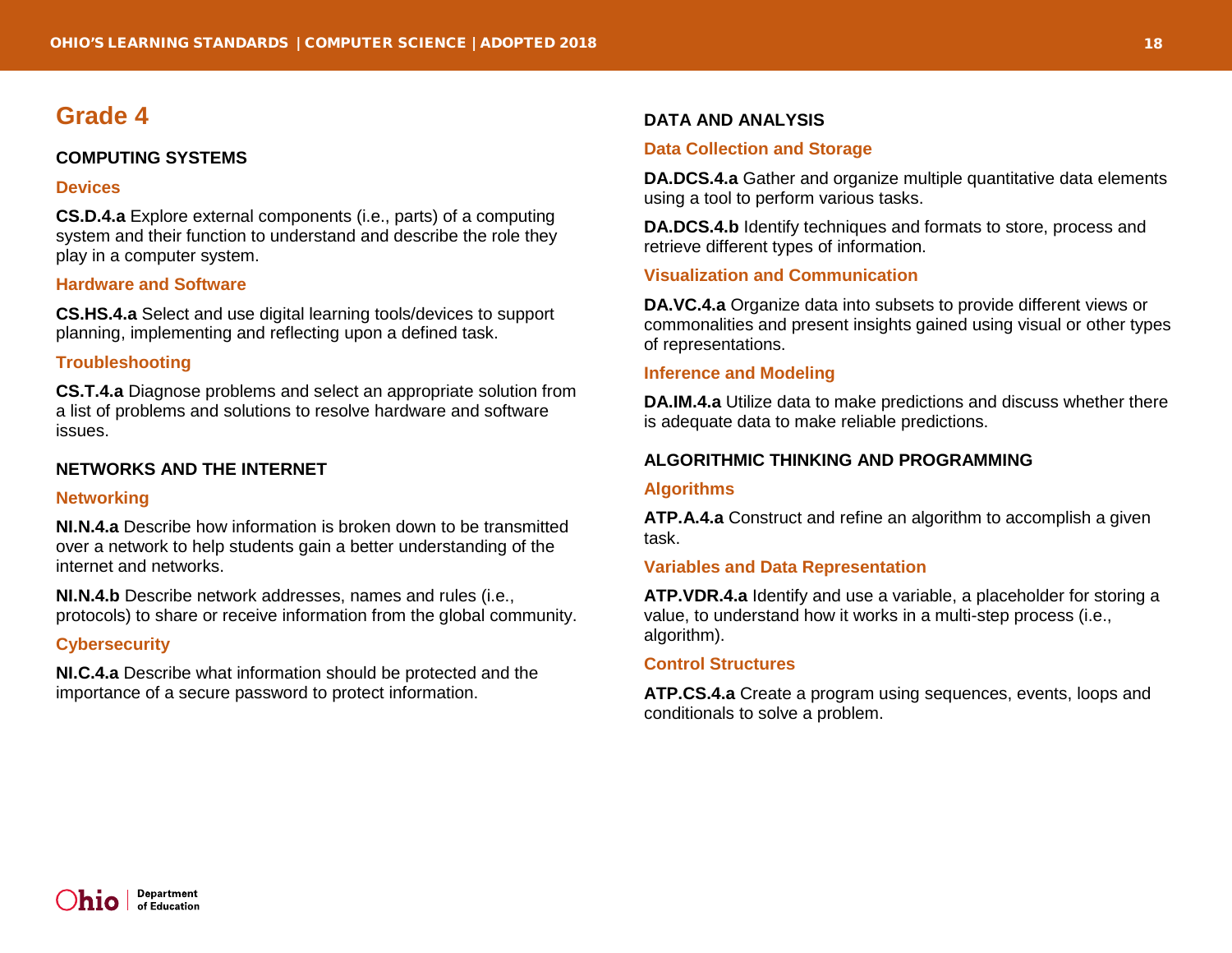# **Modularity**

**ATP.M.4.a** Decompose (i.e., break down) the steps needed or not needed (i.e., abstraction) into precise sequences of instructions to design an algorithm.

#### **Program Development**

**ATP.PD.4.a** Use a design process to plan and develop a program that addresses a multi -step problem.

**ATP.PD.4.b** Using guided questions, work through a program to identify errors and discuss possible solutions to repair the program.

#### <span id="page-18-0"></span>**IMPACTS OF COMPUTING**

#### **Culture**

**IC.Cu.4.a** List examples of computing technologies that have changed the global community to express how those technologies influenced and are influenced by cultural practice.

**IC.Cu.4.b** Identify and anticipate diverse user needs to increase accessibility to all users.

## **Social Interactions**

**IC.SI.4.a** Collaborate and consider diverse perspectives to improve digital artifacts.

#### **Safety, Law and Ethics**

**IC.SLE.4.a** Use public domain or Creative Commons media, and refrain from copying or using material created by others without permission.

**IC.SLE.4.b** Explain why information should be shared or kept private to protect student identity.

**IC.SLE.4.c** Communicate the importance of protecting your digital footprint.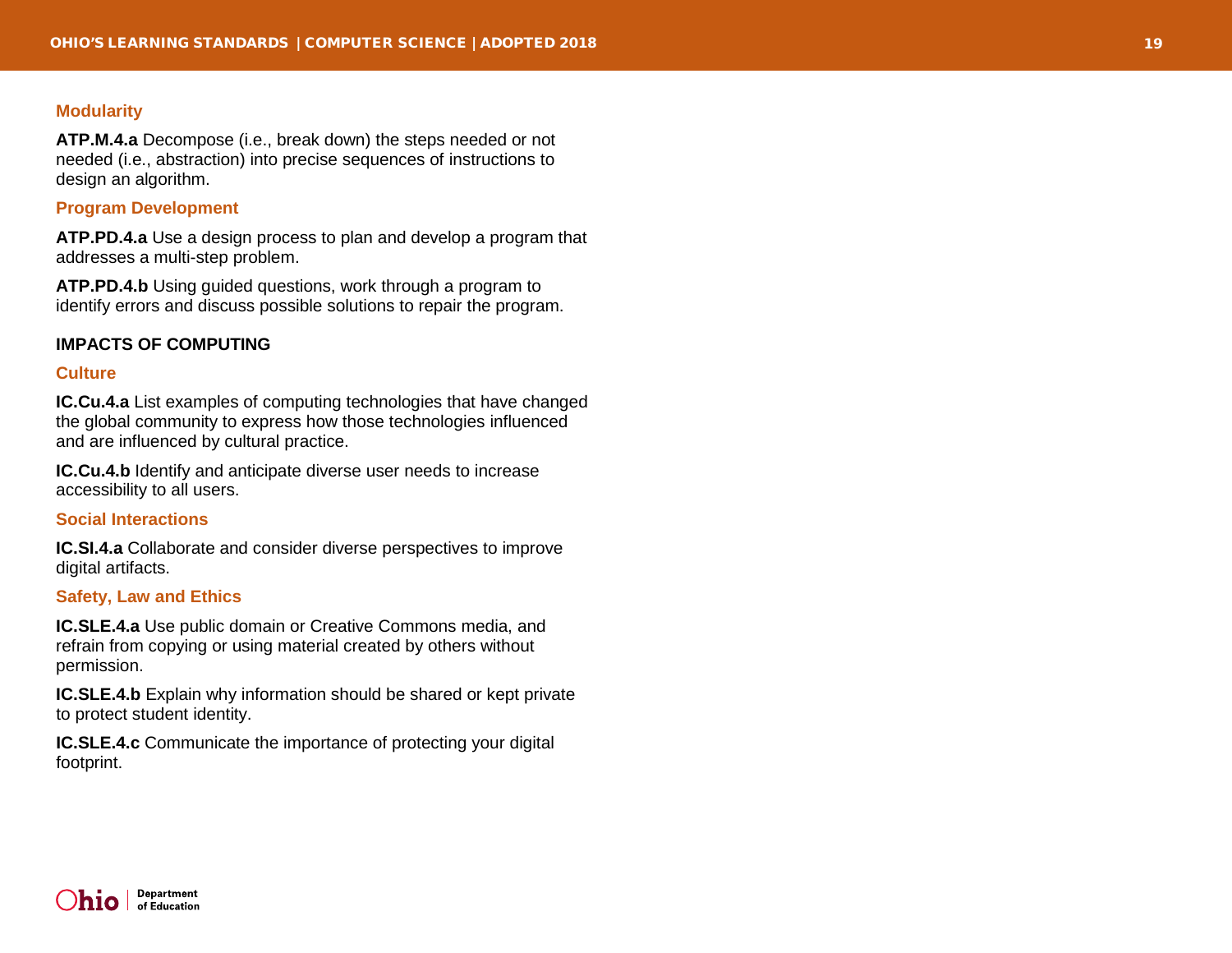# <span id="page-19-1"></span><span id="page-19-0"></span>**COMPUTING SYSTEMS**

#### **Devices**

**CS.D.5.a** Explore the internal parts of the computing system and their function to understand and describe the role they play in a computer system.

# **Hardware and Software**

**CS.HS.5.a** Evaluate digital learning tools/devices to support planning, implementing and reflecting across curricular areas.

# **Troubleshooting**

**CS.T.5.a** Diagnose problems and develop strategies to resolve technology issues.

# <span id="page-19-2"></span>**NETWORKS AND THE INTERNET**

#### **Networking**

**NI.N.5.a** Model how information is broken down to be transmitted and then reassembled to help students gain a better understanding of the internet and networks.

**NI.N.5.b** Apply knowledge of network addresses, names and rules (i.e., protocols) to discuss real-world scenarios.

# **Cybersecurity**

**NI.C.5.a** Demonstrate password creation techniques to develop and use a strong password used on personal accounts.

# <span id="page-19-3"></span>**DATA AND ANALYSIS**

#### **Data Collection and Storage**

**DA.DCS.5.a** Gather and organize multiple quantitative data elements using a tool to perform various tasks.

**DA.DCS.5.b** Compare and contrast file formats to demonstrate the advantages and disadvantages of each.

# **Visualization and Communication**

**DA.VC.5.a** Organize and present collected data using visual or other types of representations to highlight relationships and support a claim.

# **Inference and Modeling**

**DA.IM.5.a** Utilize data to propose cause and effect relationships and predict outcomes.

# <span id="page-19-4"></span>**ALGORITHMIC THINKING AND PROGRAMMING**

## **Algorithms**

**ATP.A.5.a** Evaluate a multi-step process to diagram the proper steps to solve a problem.

#### **Variables and Data Representation**

**ATP.VDR.5.a** Create a variable, a placeholder for storing a value, to understand how it is used in a multi-step process (i.e., algorithm).

#### **Control Structures**

**ATP.CS.5.a** Create a program using sequences, events, loops and conditionals to solve a problem.

#### **Modularity**

**ATP.M.5.a** Decompose (i.e., break down) the steps needed or not needed (i.e., abstraction) into precise sequences of instructions to design an algorithm.

**ATP.M.5.b** With grade appropriate complexity, modify, remix or incorporate portions of an existing program into one's own work, to develop something new or add more advanced features.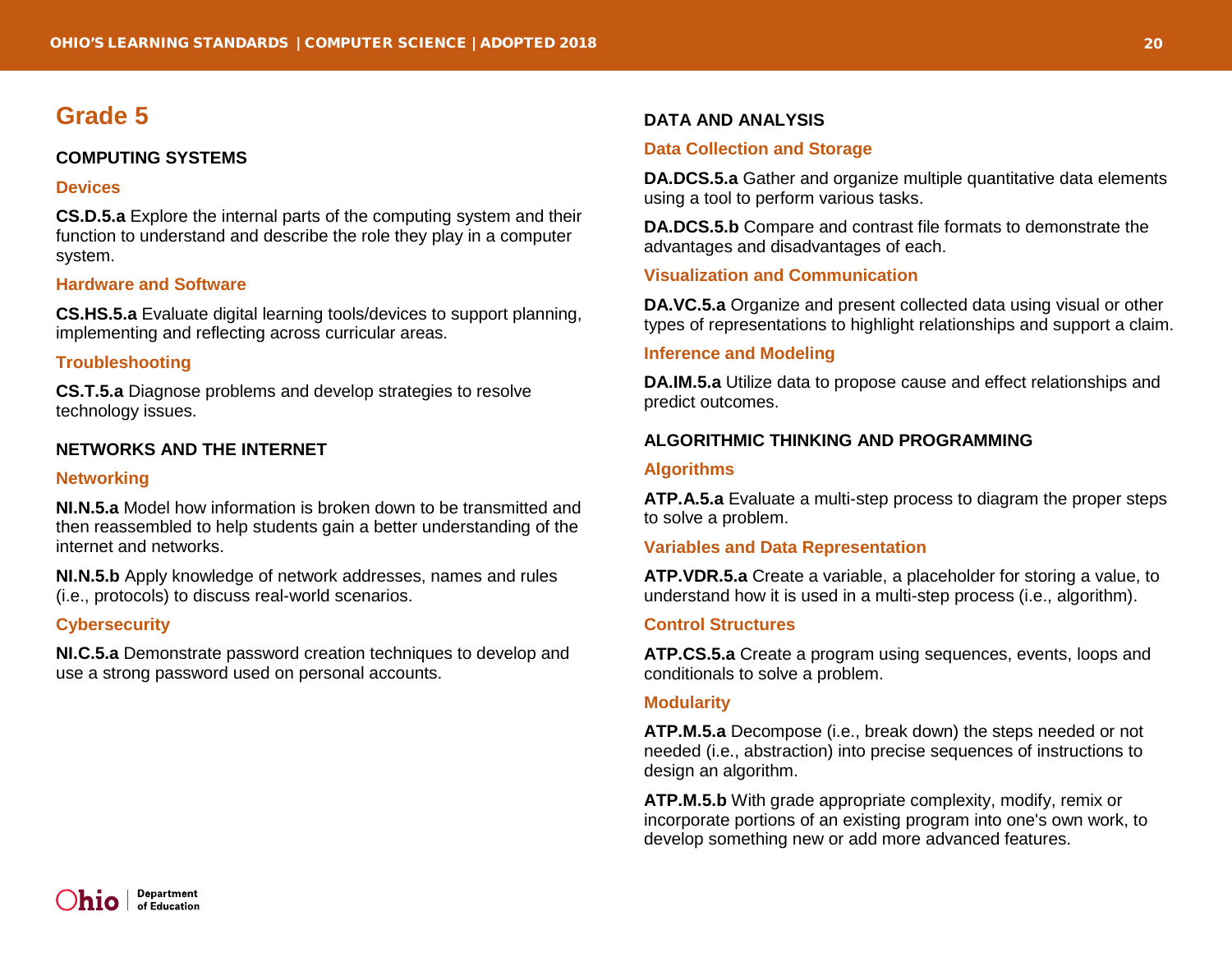# **Program Development**

**ATP.PD.5.a** Use a design process to plan and develop a program that includes multiple steps and end user preferences.

**ATP.PD.5.b** Using guided questions, work through a program to identify errors and discuss possible solutions to repair the program.

#### <span id="page-20-0"></span>**IMPACTS OF COMPUTING**

## **Culture**

**IC.Cu.5.a** Explain how computing technologies have changed the global community and express how those technologies influence and are influenced by cultural practices.

**IC.Cu.5.b** Develop, test and refine digital artifacts to improve accessibility and usability.

#### **Social Interactions**

**IC.SI.5.a** Collaborate and consider diverse perspectives to improve digital artifacts.

# **Safety, Law and Ethics**

**IC.SLE.5.a** Use public domain or Creative Commons media, and refrain from copying or using material created by others without permission.

**IC.SLE.5.b** Communicate the effects of sharing personal information on the safety of student identity to determine how to protect students.

**IC.SLE.5.c** Evaluate the need to keep personal information secure and protect the digital footprint.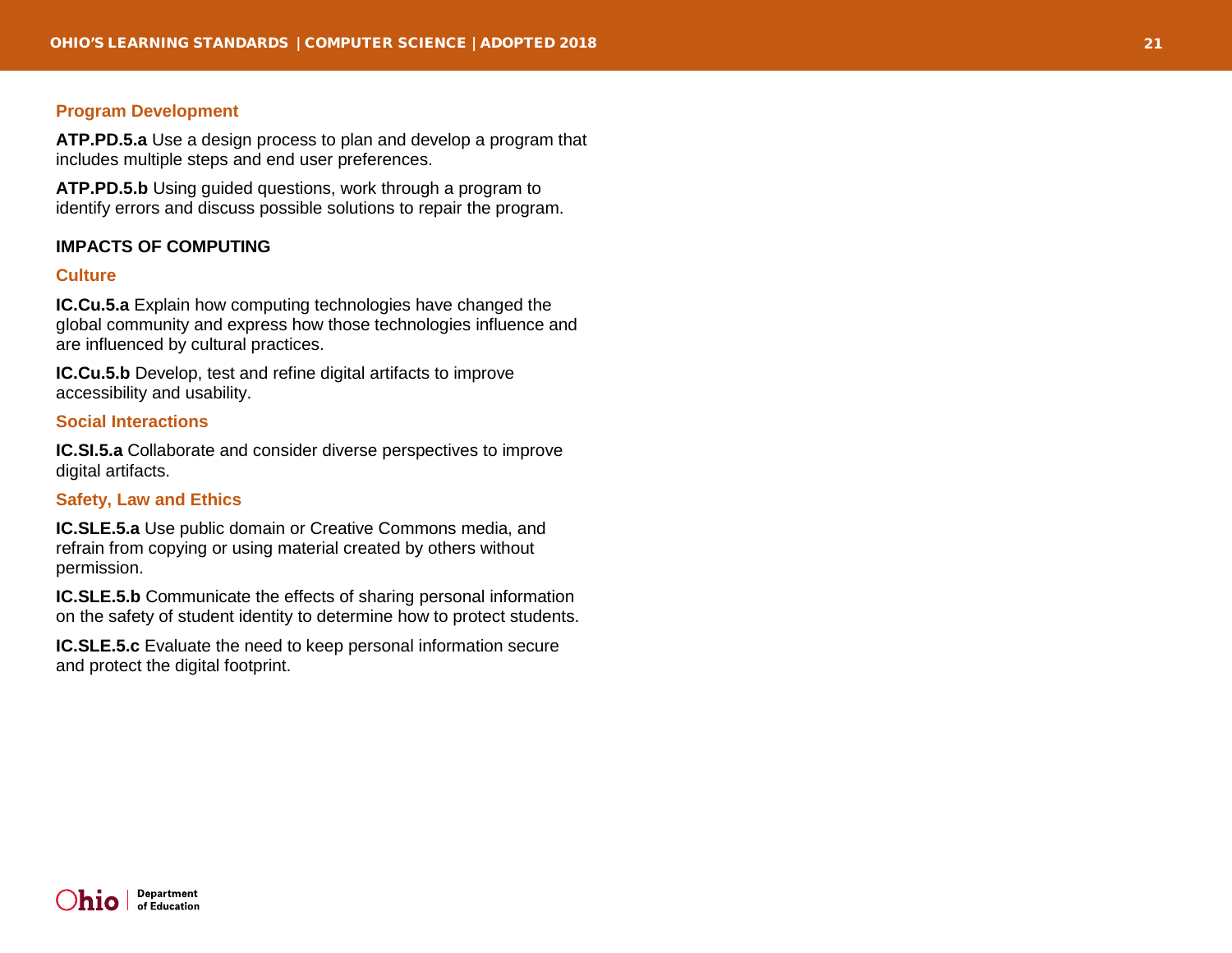# <span id="page-21-1"></span><span id="page-21-0"></span>**COMPUTING SYSTEMS**

#### **Devices**

**CS.D.6.a** Identify the benefits and limitations of a given computing device's functions (including individual components) to explain how the functions and components work together to create the computing system.

# **Hardware and Software**

**CS.HS.6.a** Identify ways that hardware and software work together as a system to collect and exchange data.

# **Troubleshooting**

**CS.T.6.a** Use a systematic process to identify and evaluate the source of a routine computing problem. Select the best solution to solve the computing problem and communicate the solution to others.

# <span id="page-21-2"></span>**NETWORKS AND THE INTERNET**

#### **Networking**

**NI.N.6.a** Identify the role of hardware components to understand the infrastructure of networks and the internet (including cloud servers).

**NI.N.6.b** Identify protocols (i.e., rules) and explain why they are used to transmit data across networks and the internet.

# **Cybersecurity**

**NI.C.6.a** Identify cybersecurity concerns and measures needed to protect electronic information.

**NI.C.6.b** Identify the different types of malware to understand threats to data security.

**NI.C.6.c** Identify ways to protect private information.

# <span id="page-21-3"></span>**DATA AND ANALYSIS**

# **Data Collection and Storage**

**DA.DCS.6.a** Identify and use an appropriate digital data collection tool to compile information.

**DA.DCS.6.b** Select and utilize appropriate file formats to organize collected data.

**DA.DCS.6.c** Utilize a file structure to logically organize data to support individual and collaborative work.

# **Visualization and Communication**

**DA.VC.6.a** Identify and label patterns in models or representations to infer connections between data sets.

**DA.VC.6.b** Create a spreadsheet utilizing formulas, functions and graphs to represent and analyze data.

# **Inference and Modeling**

**DA.IM.6.a** Identify and utilize data sets to support or refute a hypothesis.

# <span id="page-21-4"></span>**ALGORITHMIC THINKING AND PROGRAMMING**

# **Algorithms**

**ATP.A.6.a** Compare and refine multiple algorithms for the same task to determine which is the most efficient.

Variables and Data Representation

**ATP.VDR.6.a** Identify unknown values that need to be represented by a variable within a multi-step process.

**ATP.VDR.6.b** Create variables and use them within a multi-step process.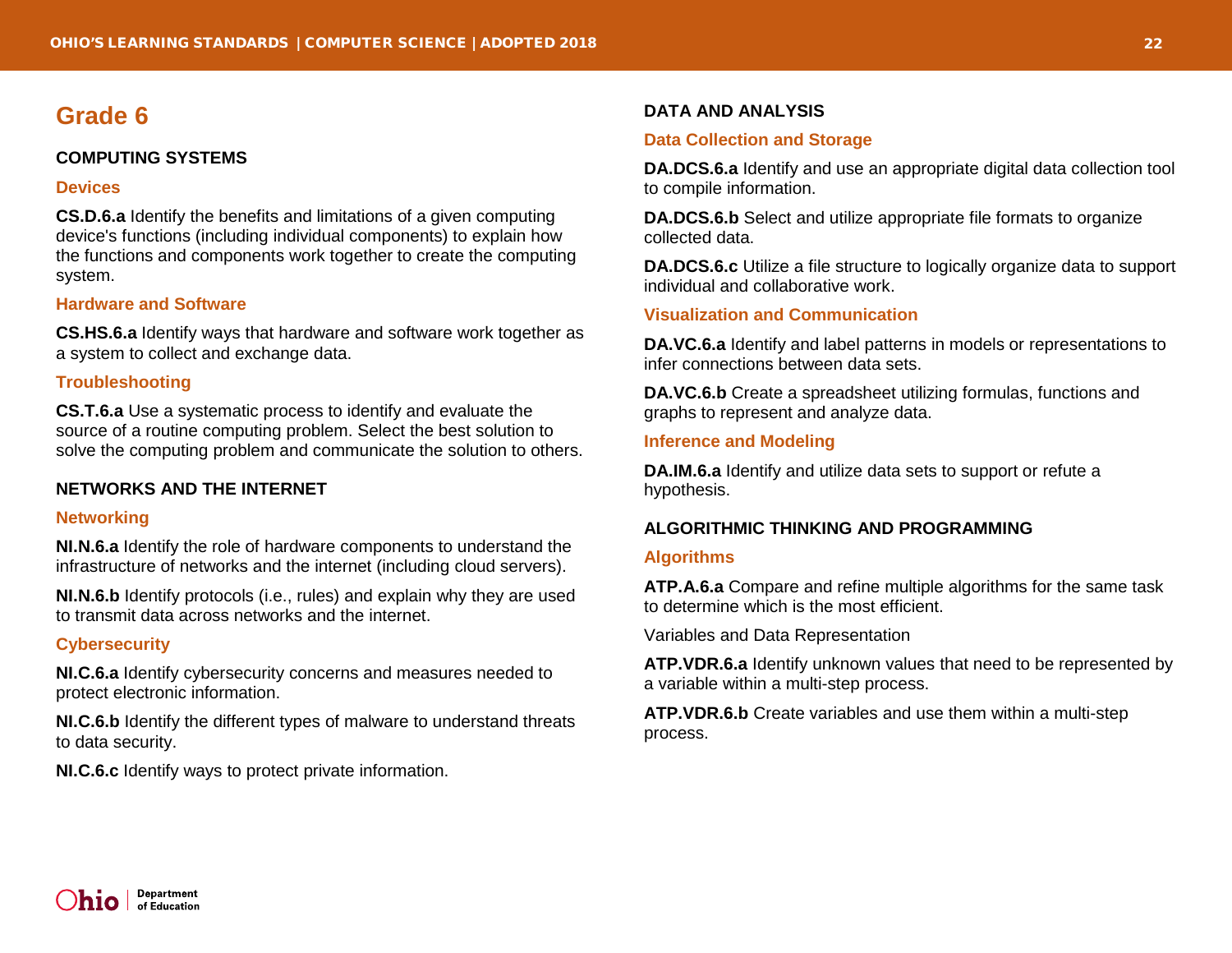#### **Control Structures**

**ATP.CS.6.a** Identify and trace decisions and loops that exist in a multi-step process within a program.

#### **Modularity**

**ATP.M.6.a** Decompose problems into parts to facilitate the design, implementation and review of programs.

## **Program Development**

**ATP.PD.6.a** Write code that utilizes algorithms, variables and control structures to solve problems or as a creative expression.

**ATP.PD.6.b** Test and trace to debug and refine code.

#### <span id="page-22-0"></span>**IMPACTS OF COMPUTING**

#### **Culture**

**IC.Cu.6.a** Identify the change that current technologies have on people's everyday activities to understand the impact within a society.

**IC.Cu.6.b** Identify issues of bias and accessibility in the design of existing technologies to address equality and equity in society.

**IC.Cu.6.c** Identify and explore careers related to the field of computer science.

#### **Social Interactions**

**IC.SI.6.a** Analyze and present beneficial and harmful effects of electronic communications to understand their impacts on interpersonal, global, economic, political, business and cultural interactions.

#### **Safety, Law and Ethics**

**IC.SLE.6.a** Describe tradeoffs between allowing information to be public and keeping information private and secure to inform decision making.

**IC.SLE.6.b** Identify the social and economic implications of privacy in the context of safety, law or ethics to understand how privacy impacts these areas.

**IC.SLE.6.c** Evaluate the development of new technologies in communication, entertainment and business to understand the impact.

**IC.SLE.6.d** Provide appropriate credit when using resources or artifacts that are not our own.

**IC.SLE.6.e** Differentiate between the appropriate and inappropriate content on the internet and identify unethical and illegal online behavior.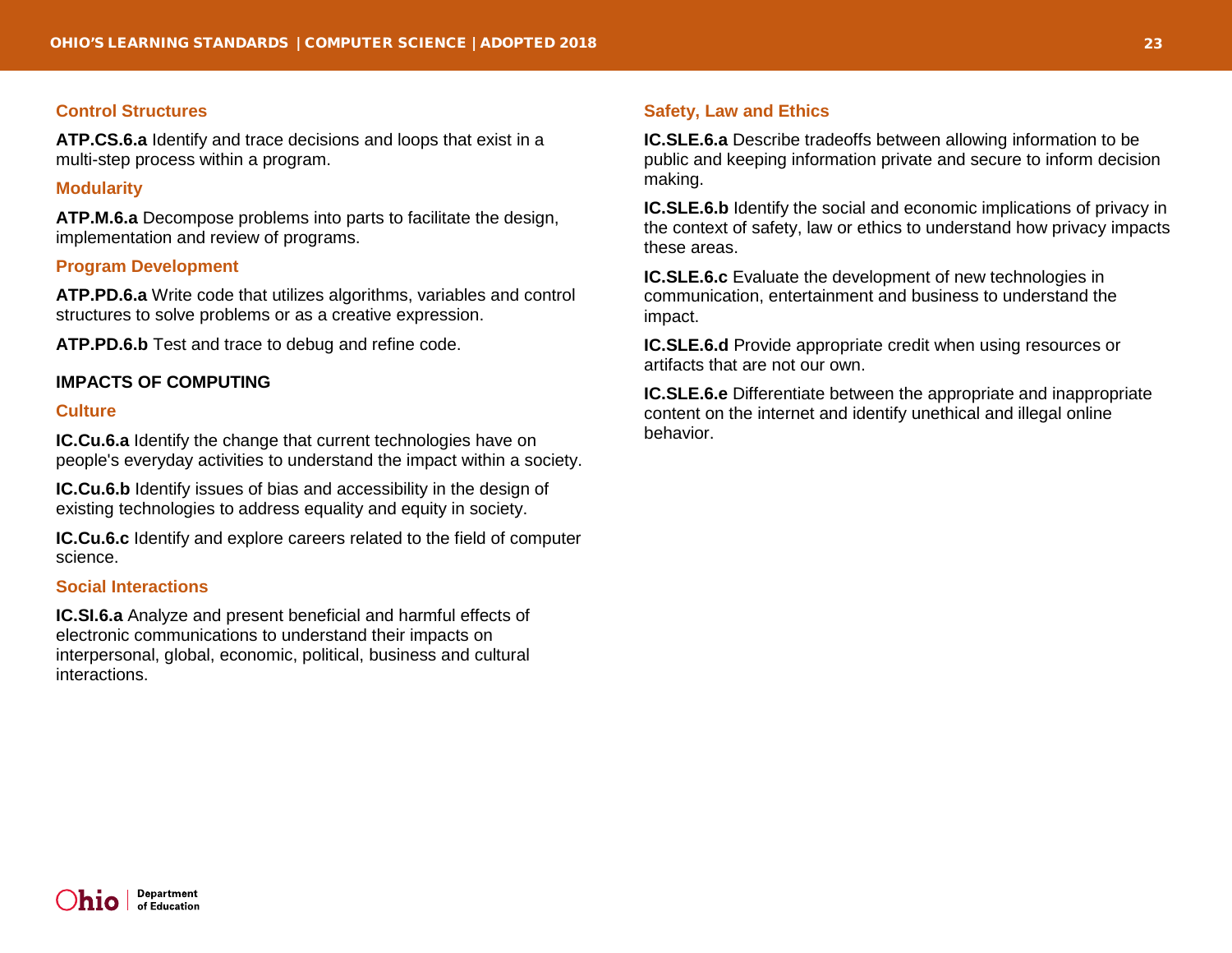# <span id="page-23-1"></span><span id="page-23-0"></span>**COMPUTING SYSTEMS**

#### **Devices**

**CS.D.7.a** Develop and implement a process to evaluate existing computing devices capabilities based on personal interaction with the device.

# **Hardware and Software**

**CS.HS.7.a** Evaluate hardware and software combinations used to accomplish a task.

# **Troubleshooting**

**CS.T.7.a** Use a systematic process to identify and evaluate the source of a routine computing problem. Select the best solution to solve the computing problem and communicate the solution to others.

# <span id="page-23-2"></span>**NETWORKS AND THE INTERNET**

# **Networking**

**NI.N.7.a** Explain the role of hardware components and diagram the infrastructure of networks and the internet (including cloud servers).

**NI.N.7.b** Explain the protocols (i.e., rules) and why they are used to transmit data across networks and the internet.

# **Cybersecurity**

**NI.C.7.a** Identify and apply introductory methods of encryption to model the secure transmission of information.

**NI.C.7.b** Describe the types of malware to show how malware affects information.

**NI.C.7.c** Identify cybersecurity concerns and measures needed to protect electronic information.

# <span id="page-23-3"></span>**DATA AND ANALYSIS**

# **Data Collection and Storage**

**DA.DCS.7.a** Compare and contrast digital data collection tools to make them more useful and reliable.

**DA.DCS.7.b** Evaluate various file formats to understand data storage capabilities.

**DA.DCS.7.c** Create a logical file structure to organize data to support individual and collaborative work.

# **Visualization and Communication**

**DA.VC.7.a** Communicate relations between data sets to interpret results.

**DA.VC.7.b** Create a spreadsheet utilizing formulas, functions and graphs to represent and analyze data.

# **Inference and Modeling**

**DA.IM.7.a** Create and analyze models and simulations to accurately hypothesize a real-world situation.

# <span id="page-23-4"></span>**ALGORITHMIC THINKING AND PROGRAMMING**

# **Algorithms**

**ATP.A.7.a** Select and modify pseudocode for a multi-step process to solve a problem.

Variables and Data Representation

**ATP.VDR.7.a** Use test cases to trace variable values to determine the result.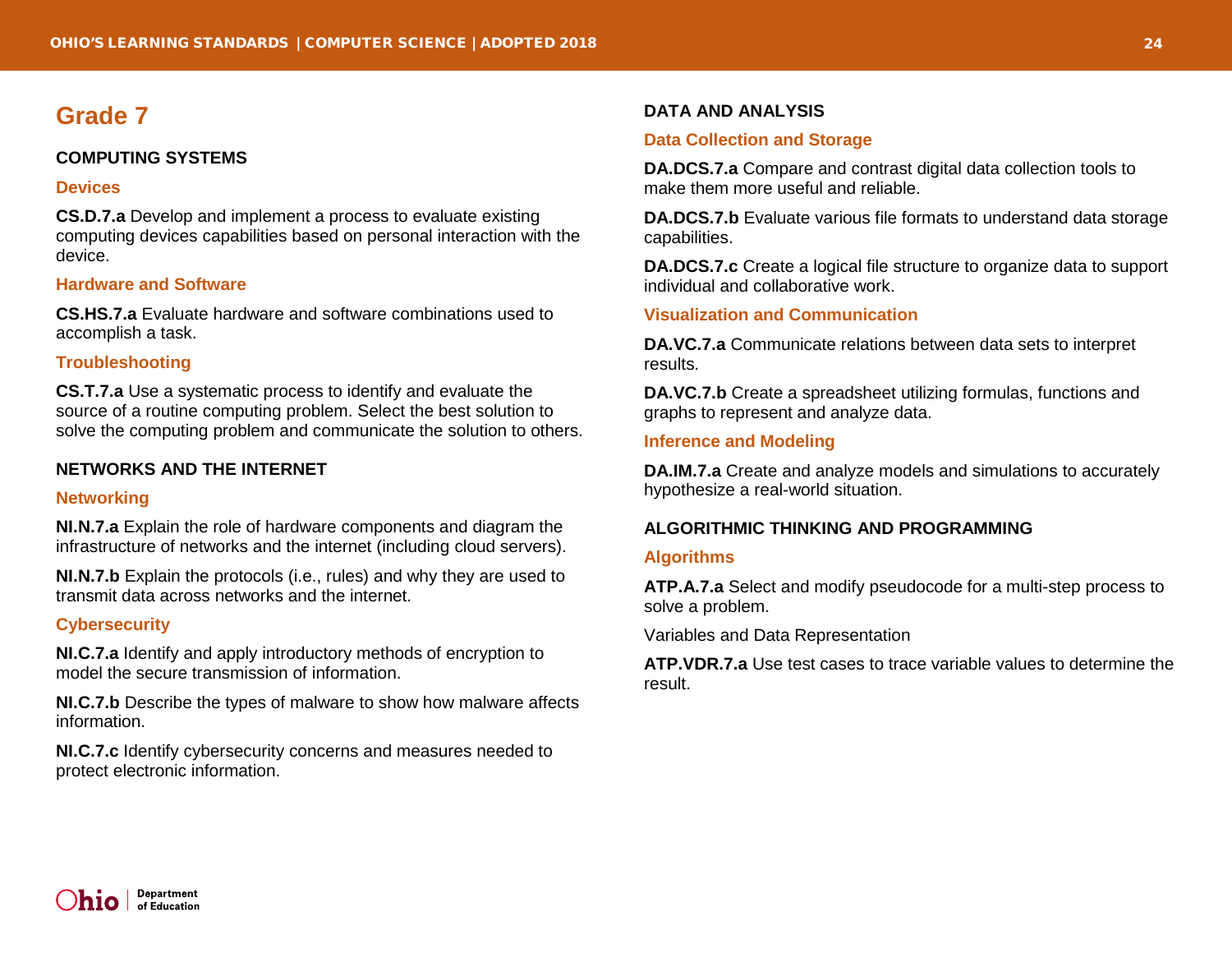#### **Control Structures**

**ATP.CS.7.a** Use and apply decisions and loops in a program to solve a problem.

#### **Modularity**

**ATP.M.7.a** Decompose problems into parts to facilitate the design, implementation and review of increasingly complex programs.

## **Program Development**

**ATP.PD.7.a** Write code that utilizes algorithms, variables and control structures to solve problems or as a creative expression.

**ATP.PD.7.b** Test, trace and debug to refine code.

**ATP.PD.7.c** Identify procedures that utilize parameters.

## <span id="page-24-0"></span>**IMPACTS OF COMPUTING**

#### **Culture**

**IC.Cu.7.a** Compare current technologies from the present to the past to evaluate the effect on people's everyday activities.

**IC.Cu.7.b** Evaluate various technologies to identify issues of bias and accessibility.

**IC.Cu.7.c** Identify and explore careers related to the field of computer science.

**IC.Cu.7.d** Explain how computing impacts innovation in other fields.

#### **Social Interactions**

**IC.SI.7.a** Analyze and present beneficial and harmful effects of electronic communications to understand their impacts on interpersonal, global, economic, political, business and cultural interactions.

#### **Safety, Law and Ethics**

**IC.SLE.7.a** Describe tradeoffs between allowing information to be public and keeping information private and secure to inform decision making.

**IC.SLE.7.b** Identify the social and economic implications of privacy in the context of safety, law or ethics to understand how privacy impacts these areas.

**IC.SLE.7.c** Evaluate the development of new technologies in communication, entertainment and business to understand the impact.

**IC.SLE.7.d** Provide appropriate credit when using resources or artifacts that are not our own.

**IC.SLE.7.e** Explain the connection between the longevity of data on the internet, personal online identity and personal privacy.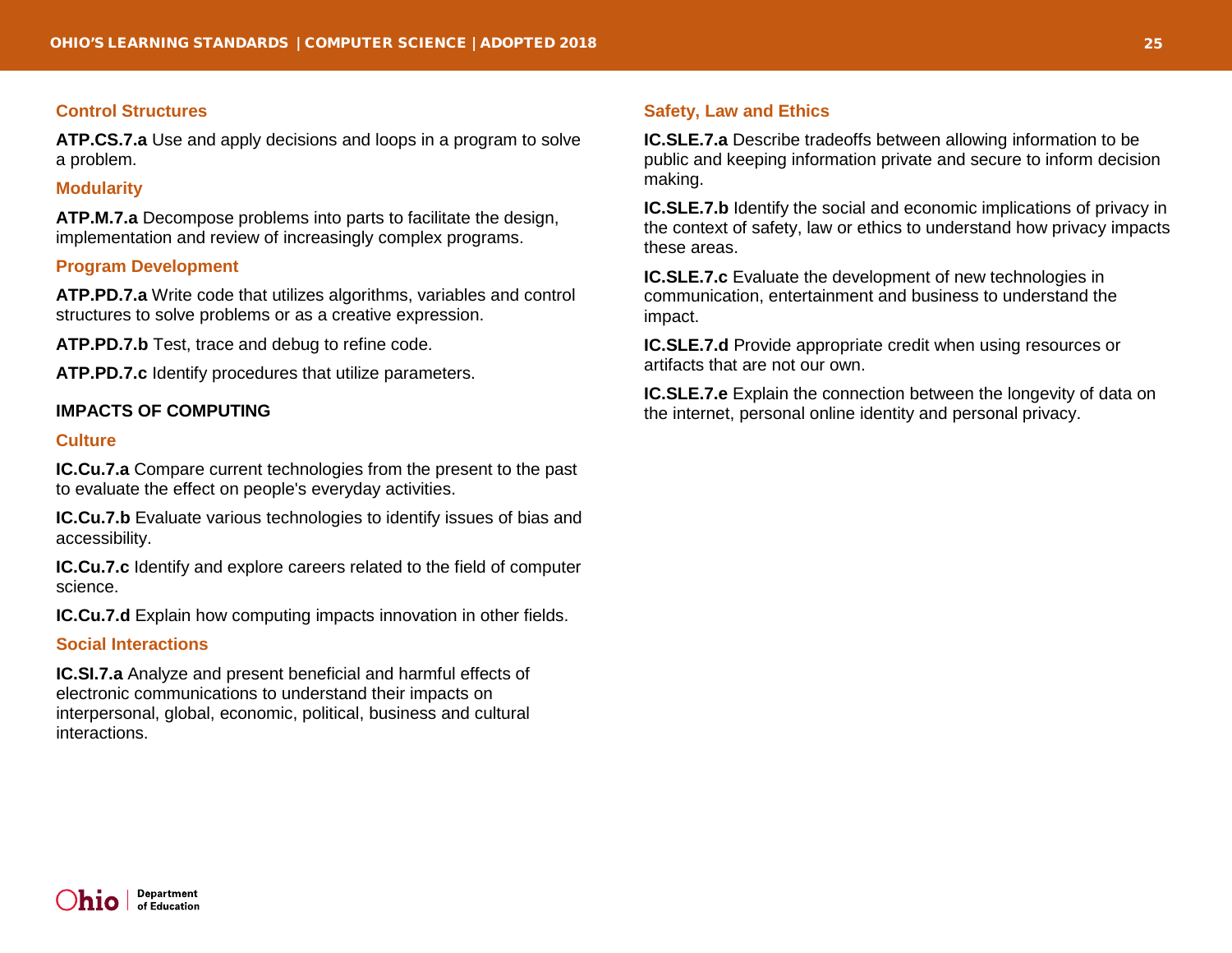# <span id="page-25-1"></span><span id="page-25-0"></span>**COMPUTING SYSTEMS**

#### **Devices**

**CS.D.8.a** Evaluate the advantages and limitations of existing computing devices to recommend design improvements based on analysis of how users interact with the device.

# **Hardware and Software**

**CS.HS.8.a** Design projects that combine hardware and software components that could complete a task.

# **Troubleshooting**

**CS.T.8.a** Use a systematic process to identify and evaluate the source of a routine computing problem. Select the best solution to solve the computing problem and communicate the solution to others.

# <span id="page-25-2"></span>**NETWORKS AND THE INTERNET**

#### **Networking**

**NI.N.8.a** Model the role of hardware components to diagram the infrastructure of networks and the internet (including cloud servers).

**NI.N.8.b** Model protocols (i.e., rules) and explain why they are used to transmit data across networks and the internet.

**NI.N.8.c** Explain how a system responds when information is lost to understand the effect it has on the transferred information.

# **Cybersecurity**

**NI.C.8.a** Explain how physical and digital security measures are used to protect electronic information.

**NI.C.8.b** Compare and contrast the effects of different types of malware to determine strategies for how to protect devices.

# <span id="page-25-3"></span>**DATA AND ANALYSIS**

# **Data Collection and Storage**

**DA.DCS.8.a** Interpret digital data collection tools to manage information effectively.

**DA.DCS.8.b** Identify data storage systems to define how data is stored and accessed.

**DA.DCS.8.c** Create a logical file structure to organize data in different storage systems to support individual and collaborative work.

# **Visualization and Communication**

**DA.VC.8.a** Evaluate data to construct a model or representation.

**DA.VC.8.b** Create a spreadsheet utilizing formulas, functions and graphs to represent and analyze data.

# **Inference and Modeling**

**DA.IM.8.a** Create and analyze models and simulations to accurately hypothesize a real-world situation.

# <span id="page-25-4"></span>**ALGORITHMIC THINKING AND PROGRAMMING**

#### **Algorithms**

**ATP.A.8.a** Create multiple pseudocode to solve a multi-step process and justify the most efficient solution.

#### **Variables and Data Representation**

**ATP.VDR.8.a** Analyze test cases and determine the range of valid solutions.

**ATP.VDR.8.b** Use a data structure to represent a collection.

#### **Control Structures**

**ATP.CS.8.a** Use and apply decisions and loops in a program to solve a problem.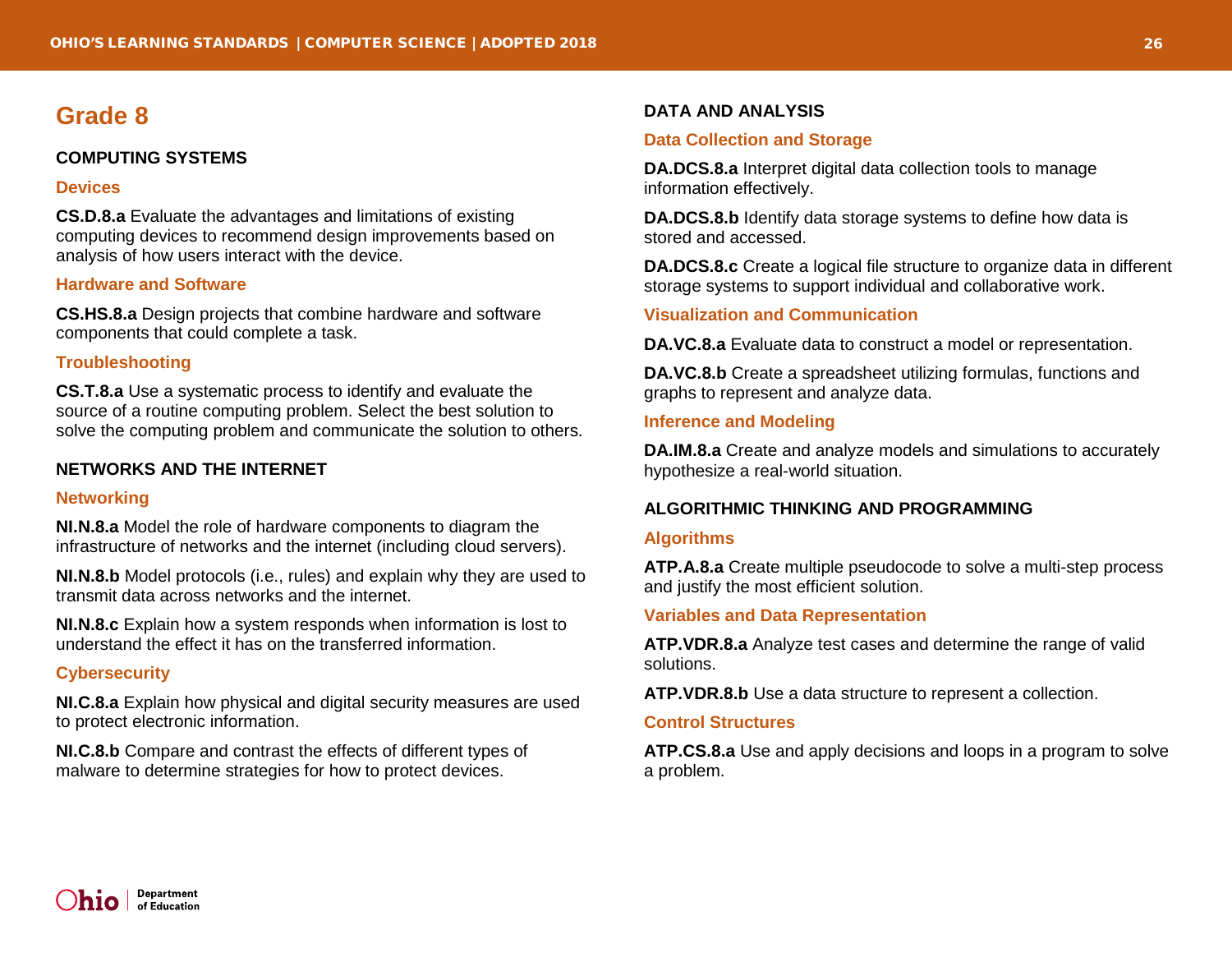#### **Modularity**

**ATP.M.8.a** Decompose problems and subproblems into parts to facilitate the design, implementation and review of complex programs.

#### **Program Development**

**ATP.PD.8.a** Write code that utilizes algorithms, variables and control structures to solve problems or as a creative expression.

**ATP.PD.8.b** Systematically test and refine programs using a range of test cases.

**ATP.PD.8.c** Use procedures that utilize parameters to pass values.

#### <span id="page-26-0"></span>**IMPACTS OF COMPUTING**

#### **Culture**

**IC.Cu.8.a** Compare current technologies and how they affect the current economy.

**IC.Cu.8.b** Propose potential guidelines/standards/criteria to positively impact bias and accessibility in the design of future technologies.

**IC.Cu.8.c** Identify and explore careers related to the field of computer science.

**IC.Cu.8.d** Explain how computing impacts innovation in other fields.

#### **Social Interactions**

**IC.SI.8.a** Evaluate the impacts of electronic communication on personal relationships to be able to evaluate differences between face-to-face and electronic communication.

#### **Safety, Law and Ethics**

**IC.SLE.8.a** Explain user privacy concerns related to the collection and generation of data that may not be evident through automated processes.

**IC.SLE.8.b** Describe the social and economic implications of privacy in the context of safety, law or ethics to be global digital citizens.

**IC.SLE.8.c** Identify ethical and legal security measures used to protect electronic information.

**IC.SLE.8.d** Provide appropriate credit when using resources or artifacts that are not our own.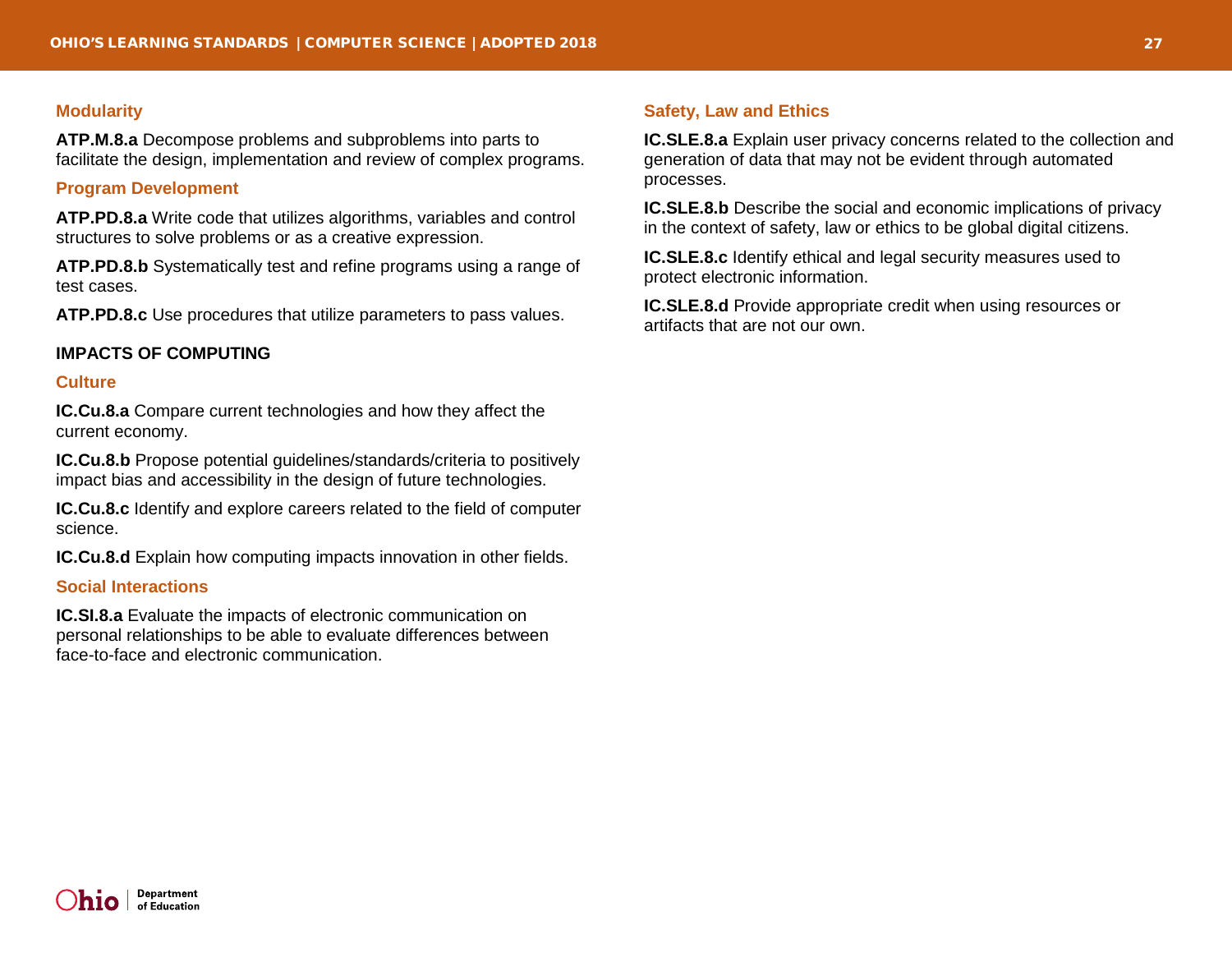# <span id="page-27-0"></span>**Grades 9 - 12—Foundational Level**

# <span id="page-27-1"></span>**COMPUTING SYSTEMS**

#### **Devices**

**CS.D.9-12.F.a** Identify different multifunctional computing devices and connection technologies, both virtual and physical, to describe their purpose.

**CS.D.9-12.F.b** Develop and apply criteria to evaluate computing systems for a given purpose.

**CS.D.9-12.F.c** Create an artifact to demonstrate the roles and interactions of computing systems embedded in everyday objects.

## **Hardware and Software**

**CS.HS.9-12.F.a** Compare and contrast interactions between application software, system software and hardware.

# **Troubleshooting**

**CS.T.9-12.F.a** Apply a systemic process to identify problems and take steps to correct them within an integrated computing system.

**CS.T.9-12.F.b** Analyze an IT device to determine either what repairs are needed or how to build it.

# <span id="page-27-2"></span>**NETWORKS AND THE INTERNET**

#### **Networking**

**NI.N.9-12.F.a** Evaluate and select networking devices to establish scalable communications.

**NI.N.9-12.F.b** Evaluate and select networking protocols to establish network communication.

**NI.N.9-12.F.c** Understand scalability and reliability of networks to describe the relationships and effects of how the different types of networks work together.

# **Cybersecurity**

**NI.C.9-12.F.a** Examine and employ principles of cybersecurity.

**NI.C.9-12.F.b** Identify physical, social and digital security risks to address possible attacks.

# <span id="page-27-3"></span>**DATA AND ANALYSIS**

#### **Data Collection and Storage**

**DA.DCS.9-12.F.a** Analyze patterns in a real-world data store through hypothesis, testing and use of data tools to gain insight and knowledge.

**DA.DCS.9-12.F.b** Investigate data storage systems to compare and contrast how data is stored and accessed.

# **Visualization and Communication**

**DA.VC.9-12.F.a** Analyze the benefits and limitations of data visualization or multisensory artifacts and tools to communicate which is most appropriate to solve a real-world problem.

#### **Inference and Modeling**

**DA.IM.9-12.F.a** Evaluate a model by creating a hypothesis, testing it and refining it to discover connections and trends in the data.

# <span id="page-27-4"></span>**ALGORITHMIC THINKING AND PROGRAMMING**

#### **Algorithms**

**ATP.A.9-12.F.a** Define and use appropriate problem solving strategies and visual artifacts to create and refine a solution to a realworld problem.

**ATP.A.9-12.F.b** Define and implement an algorithm by decomposing problem requirements from a problem statement to solve a problem.

#### **Variables and Data Representation**

**ATP.VDR.9-12.F.a** Identify types of variables and data and utilize them to create a computer program that stores data in appropriate ways.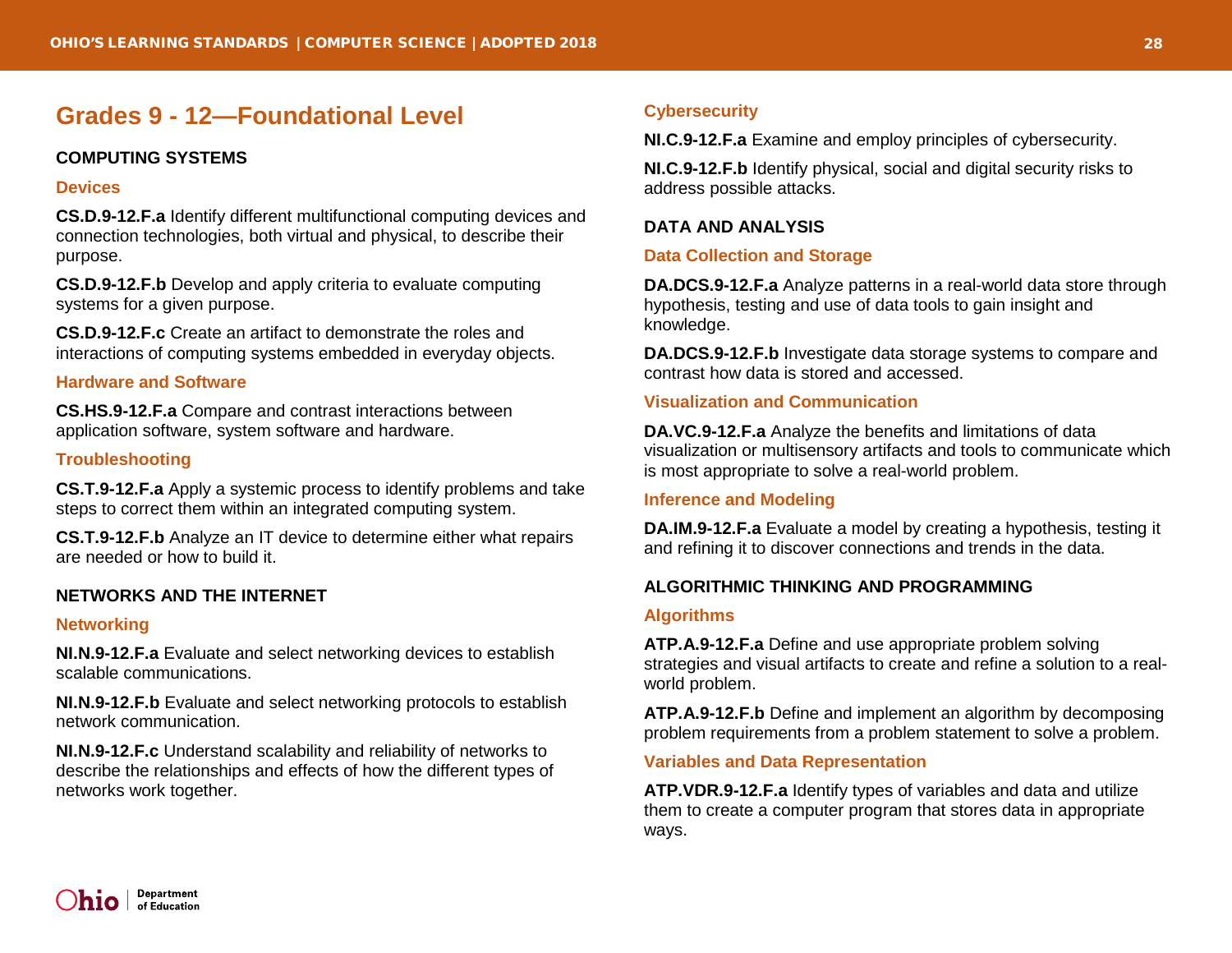#### **Control Structures**

**ATP.CS.9-12.F.a** Define control structures and Boolean logic and use them to solve real-world scenarios.

**ATP.CS.9-12.F.b** Use appropriate syntax to create and use a method.

**ATP.CS.9-12.F.c** Use data scoping to isolate data.

#### **Modularity**

**ATP.M.9-12.F.a** Break down a solution into procedures using systematic analysis and design.

**Equivalent to: ATP.A.9-12.F.b** Define and implement an algorithm by decomposing problem requirements from a problem statement to solve a problem.

**ATP.M.9-12.F.b** Create computational artifacts by systematically organizing, manipulating and/or processing data.

## **Addressed in:**

**ATP.VDR.9-12.A.a** Utilize different data storage structures to store larger and more complex data than variables can contain.

**ATP.VDR.9-12.A.b** Identify the appropriate data structures or variables to use to design a solution to a complex problem.

#### **Program Development**

**ATP.PD.9-12.F.a** Investigate software development methodologies to select the appropriate one for a project to complete as a team.

**ATP.PD.9-12.F.b** Compare test methodologies to evaluate why each is used and to determine their benefits and costs.

**ATP.PD.9-12.F.c** Correctly use consistent naming conventions, version control and comments to demonstrate why these are important for future use, maintenance and reuse of code.

#### **IMPACTS OF COMPUTING**

#### **Culture**

**IC.Cu.9-12.F.a** Analyze new technology to predict realistic impacts on society.

**IC.Cu.9-12.F.b** Explore other professions to understand how computing has and will impact them positively and negatively.

#### **Social Interactions**

**IC.SI.9-12.F.a** Evaluate tools to increase connectivity of people in different cultures and career fields.

**IC.SI.9-12.F.b** Analyze the collection and generation of data through automated processes to explain the privacy concerns that are not always evident to users.

#### **Safety, Law and Ethics**

**IC.SLE.9-12.F.a** Interpret and analyze breaches in privacy and security to investigate the legal and ethical impact.

**IC.SLE.9-12.F.b** Analyze the concepts of usability and security to explain typical tradeoffs between them.

**IC.SLE.9-12.F.c** Analyze the collection and generation of data through automated processes to explain the legal concerns that are not always evident to users.

**IC.SLE.9-12.F.d** Explain the beneficial and harmful effects of intellectual property laws to determine the impacts on innovation.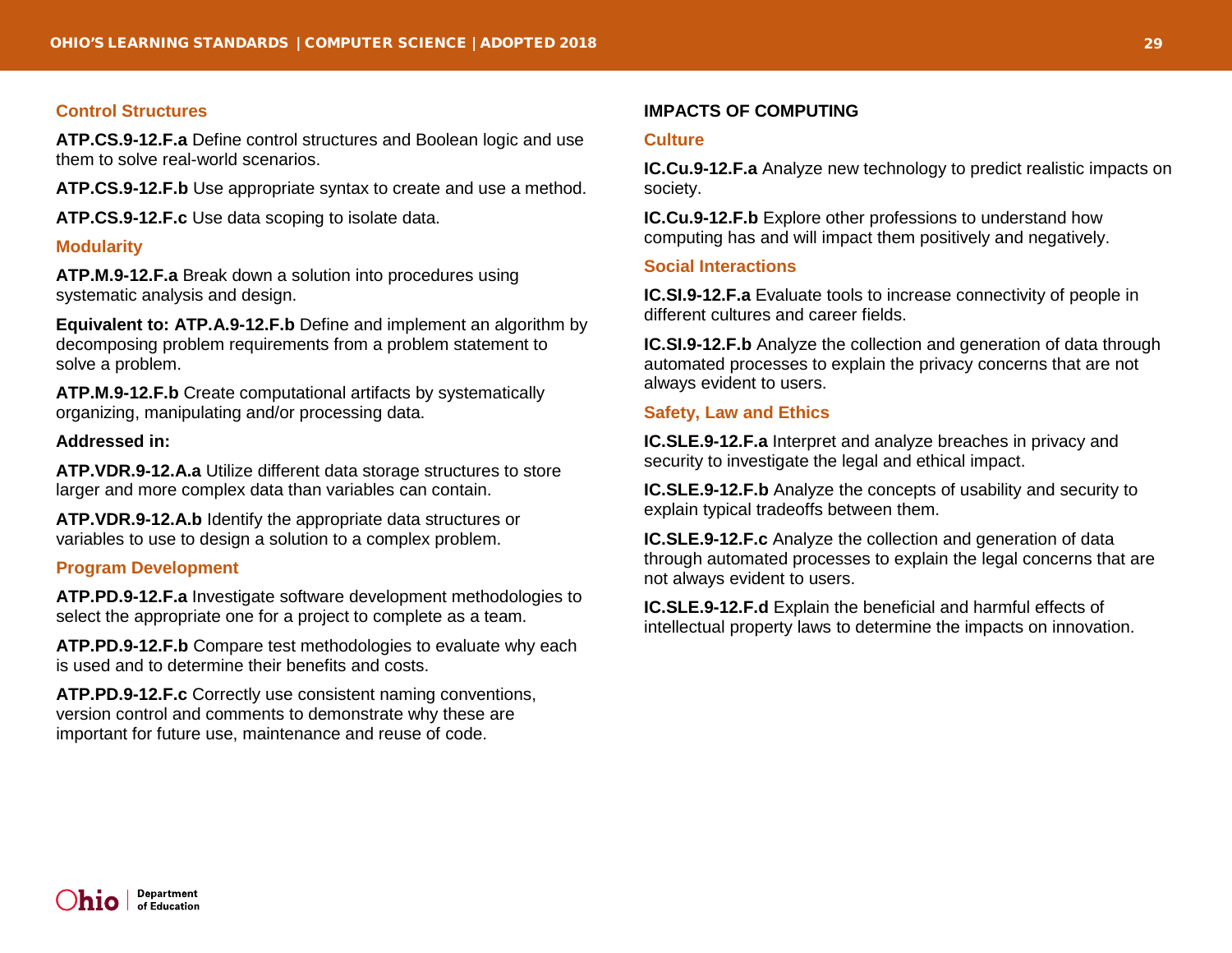# <span id="page-29-0"></span>**Grades 9 - 12—Advanced Level**

# <span id="page-29-1"></span>**COMPUTING SYSTEMS**

#### **Devices**

**CS.D.9-12.A.a** Evaluate the function of various devices to formulate a human interaction solution.

**CS.D.9-12.A.b** Integrate multifunctional computing devices to solve a problem.

**CS.D.9-12.A.c** Identify the functionality of various categories of hardware components and the communication between them, and use that information to build a system virtually or physically for a specific task.

# **Hardware and Software**

**CS.HS.9-12.A.a** Categorize types of operating systems and how they will be used.

# **Troubleshooting**

**CS.T.9-12.A.a** Evaluate and revise a systematic process to identify the source of a problem and the steps to correct it within individual and connected devices.

# <span id="page-29-2"></span>**NETWORKS AND THE INTERNET**

# **Networking**

**NI.N.9-12.A.a** Construct a networking devices map solution for a realworld scenario to establish communication between distant devices.

**NI.N.9-12.A.b** Develop a solution to a real-world scenario using networking protocols to establish network communication.

**NI.N.9-12.A.c** Improve scalability and reliability of networks to describe the relationships and effects of how the different types of networks work together.

# **Cybersecurity**

**NI.C.9-12.A.a** Identify cybersecurity ethics and law.

**NI.C.9-12.A.b** Implement a devised solution to counter a security threat.

# <span id="page-29-3"></span>**DATA AND ANALYSIS**

# **Data Collection and Storage**

**DA.DCS.9-12.A.a** Create multidimensional data collections that can be utilized through various methods to solve complex data problems.

**DA.DCS.9-12.A.b** Investigate data storage and collection tools to analyze tradeoffs and limitations.

# **Visualization and Communication**

**DA.VC.9-12.A.a** Create visualization or multisensory artifacts to communicate insights and knowledge gained from complex data analysis that answers real-world questions.

# **Inference and Modeling**

**DA.IM.9-12.A.a** Create a model that simulates a complex system and uses extracted data to hypothesize, test and refine the model to discover connections or trends.

# <span id="page-29-4"></span>**ALGORITHMIC THINKING AND PROGRAMMING**

# **Algorithms**

**ATP.A.9-12.A.a** Define and explain recursive algorithms to understand how and when to apply them.

**ATP.A.9-12.A.b** Use recursion to effectively solve problems.

**ATP.A.9-12.A.c** Define and explain sorting and searching algorithms to understand how and when to apply them.

**ATP.A.9-12.A.d** Use sorting and searching to analyze and organize data.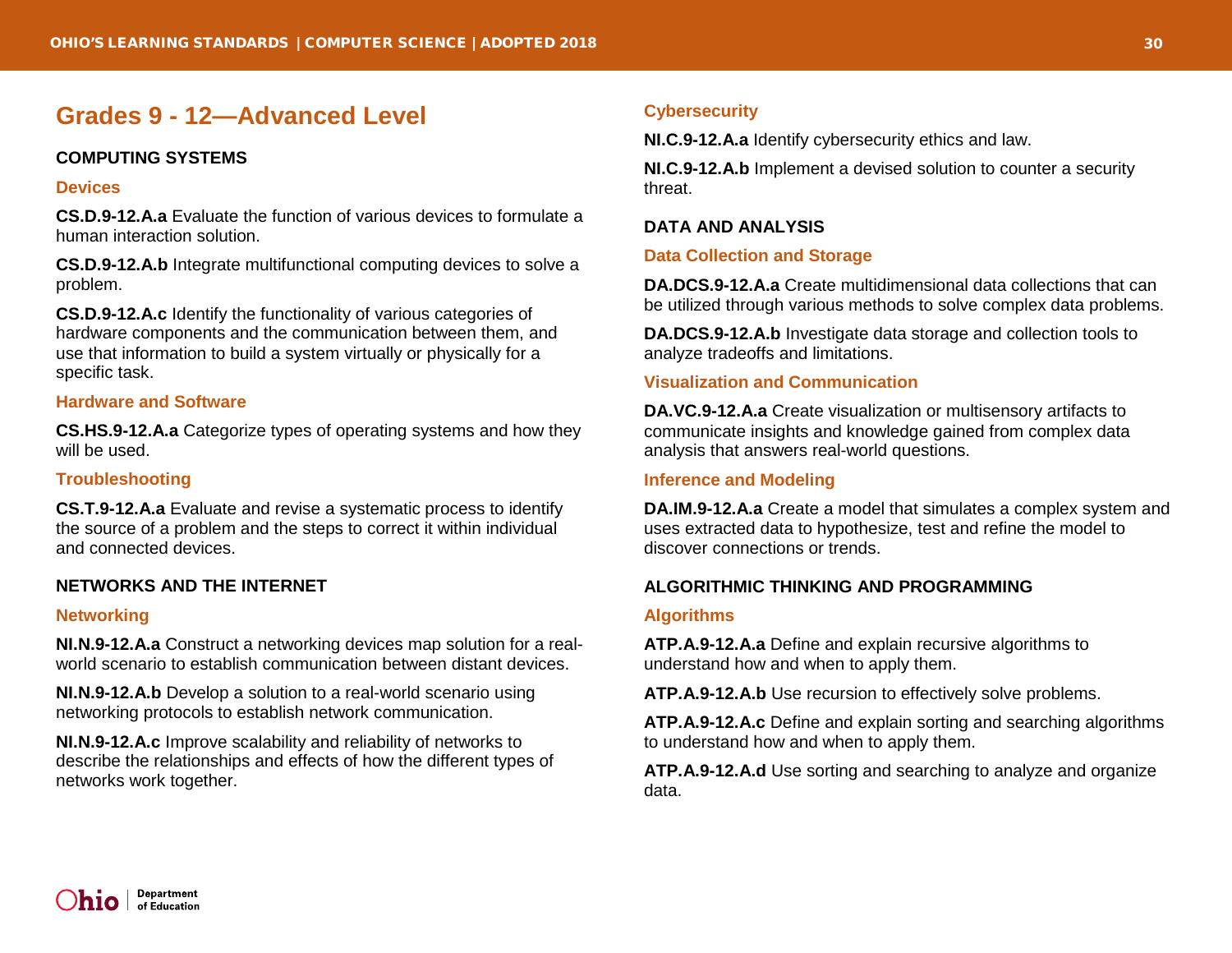#### **Variables and Data Representation**

**ATP.VDR.9-12.A.a** Utilize different data storage structures to store larger and more complex data than variables can contain.

**ATP.VDR.9-12.A.b** Identify the appropriate data structures or variables to use to design a solution to a complex problem.

#### **Control Structures**

**ATP.CS.9-12.A.a** Write programs that use library methods and control structures and methods to solve a problem.

**ATP.CS.9-12.A.b** Refactor a program to be smaller and more efficient.

#### **Modularity**

**ATP.M.9-12.A.a** Construct solutions to problems using studentcreated components (e.g., procedures, modules, objects).

**Equivalent to: ATP.CS.9-12.F.b** Use appropriate syntax to create and use a method.

**ATP.M.9-12.A.b** Design or redesign a solution to a large-scale computational problem by identifying generalizable patterns.

**Equivalent to: ATP.PD.9-12.A.a** Fully implement the most appropriate software methodology to complete a team programming project.

**ATP.M.9-12.A.c** Create programming solutions by reusing existing code (e.g., libraries, Application Programming Interface (APIs), code repositories).

**Equivalent to: ATP.CS.9-12.A.a** Write programs that use library functions, methods and control structures to solve a problem.

#### **Program Development**

**ATP.PD.9-12.A.a** Fully implement the most appropriate software methodology to complete a team programming project.

#### <span id="page-30-0"></span>**IMPACTS OF COMPUTING**

#### **Culture**

**IC.Cu.9-12.A.a** Evaluate an alternative solution where a current tool does not exist due to limited resources.

**IC.Cu.9-12.A.b** Analyze the equity, access and influence of the distribution of computing resources to see their global impact.

**IC.Cu.9-12.A.c** Design a study to predict how computers will revolutionize an aspect of our culture.

#### **Safety, Law and Ethics**

**IC.SLE.9-12.A.a** Create a scenario to demonstrate typical tradeoffs between usability and security and recommend security measures based on these or other tradeoffs.

**IC.SLE.9-12.A.b** Investigate intellectual property laws, including copyright, trademarks and patents, to identify some of the practical, business and ethical impacts.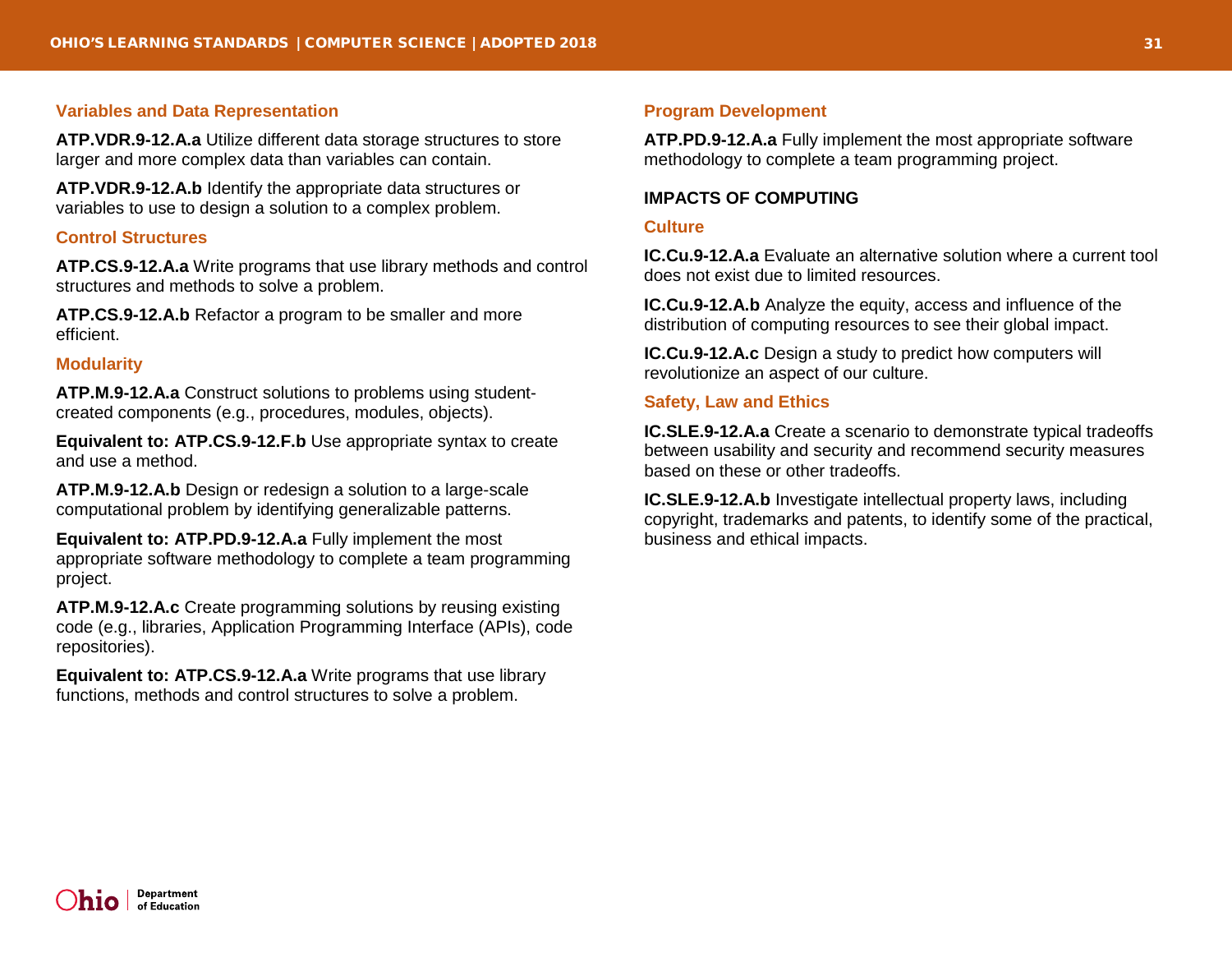# <span id="page-31-0"></span>**Acknowledgements**

#### **ADVISORY COMMITTEE MEMBERS**

**Grady Burrows BioEnterprise** 

**Chelsey Cook-Kohn** John Marshall School of IT

**Gary Greenberg** CET Connect/ThinkTV

**Gloria Rogiers** Columbus State Community College

**Nigamanth Sridhar** Cleveland State University

**Tim Sisson** Cleveland Metropolitan SD (CMSD)

**Chris Anderson** LexisNexis

**Kevin Boehner** Ohio Chamber of Commerce

**Lisa Chambers** Tech Corps

**Tad Douce** TRECA Education

**Chris Ferruso** NFIB/Ohio

**Kelly Gaier-Evans** Battelle Education

**Stephanie Hoeppner** Computer Science Teachers Association (CSTA)

**Diane Kahle** Ohio Council for Teachers of Mathematics

**Dan McMullen** Greater Cleveland Partnership/OHTec

**Kenneth Moore** Wright State University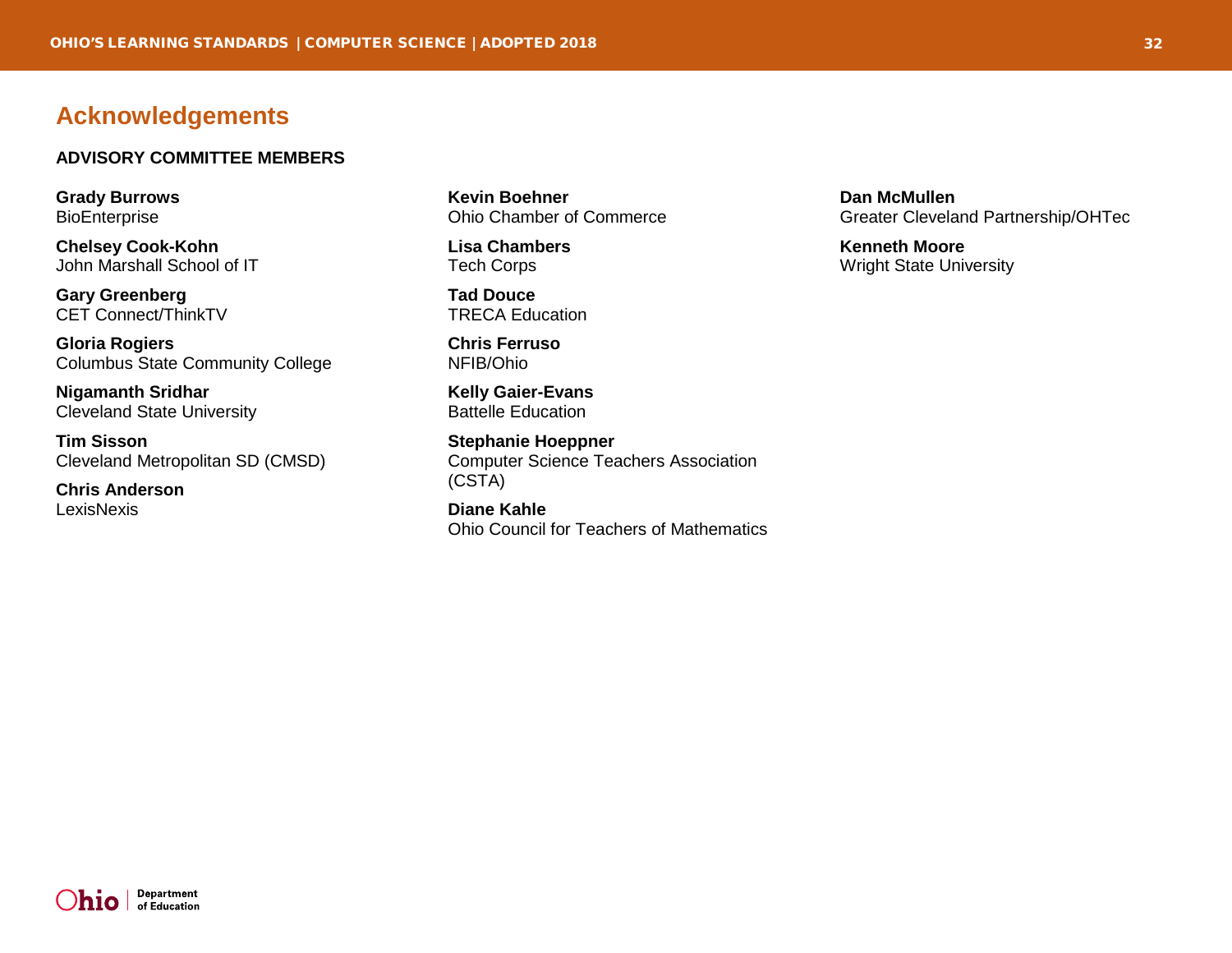#### **WRITING TEAM MEMBERS**

**Laura Ciszweski** Auburn City Schools, Auburn Career Center

**Darrin Spondike** Auburn City Schools, Auburn Career Center

**Robert Wyant** Austintown Local, Austintown Fitch High School

**Roberta Banfield** Cleveland Catholic Diocese, Corpus Christi Academy

**Patrick Connor** Cleveland Catholic Diocese, St Ignatius High School

**Sheryl Edwards** Celveland Metropolitan School District, Campus International

**Briana Guevara** Celveland Metropolitan School District, John Marshal School of information **Technologyx** 

**Jennifer Humphrey** Celveland Metropolitan School District, Campus International

**Pat Murakami** Dayton Regional STEM School

**Shanti Coaston** East Cleveland City Schools, Shaw High School



**Tishina Brown**-**Harris** Eastern Local School District, Eastern Elementary

**Lashawna Grimes** Emmanuel Christian Academy

**Christopher Kaminski** Fairview Park City Schools, Fairview High School

**Leah Burke** Westlake City Schools, Bassett Elementary

**Renee Snyder** Teaching & Learning Collaborative

**John Fulton** Tech Elevator, Inc.

**Julie Hagaman** Tri-County North School District

**Lynne Pachnowski** University of Akron

**Karen Plaster** University of Akron

**Diane Kahle** Upper Arlington City

**Lisa Murray** Vermilion Local Schools

**Jenifer Conard** Warren County Career Center

**Barbara Kenney** West Clermont Local

**Judith Gawelek** Westerville City School District

**Leah Burke** Westlake City Schools

**Dave Burkhart** New Lexington City

**Pamela Cook** Notre Dame College

**Martin Fish** Mason City School District

**Jessica Frenchik** Strongsville City

**Melissa Goodall** Miami Valley Career Tech

**Gary Herman** Putnam County ESC

**Marvin "Mel" Hoffert** Sycamore Community

**Bonnie Kovacic** Perry Local

**Martin Chenzira** Pickerington Local School District

**Carlo Miraldi** Great Oaks Career Campuses

**Valerie Moga** Hudson City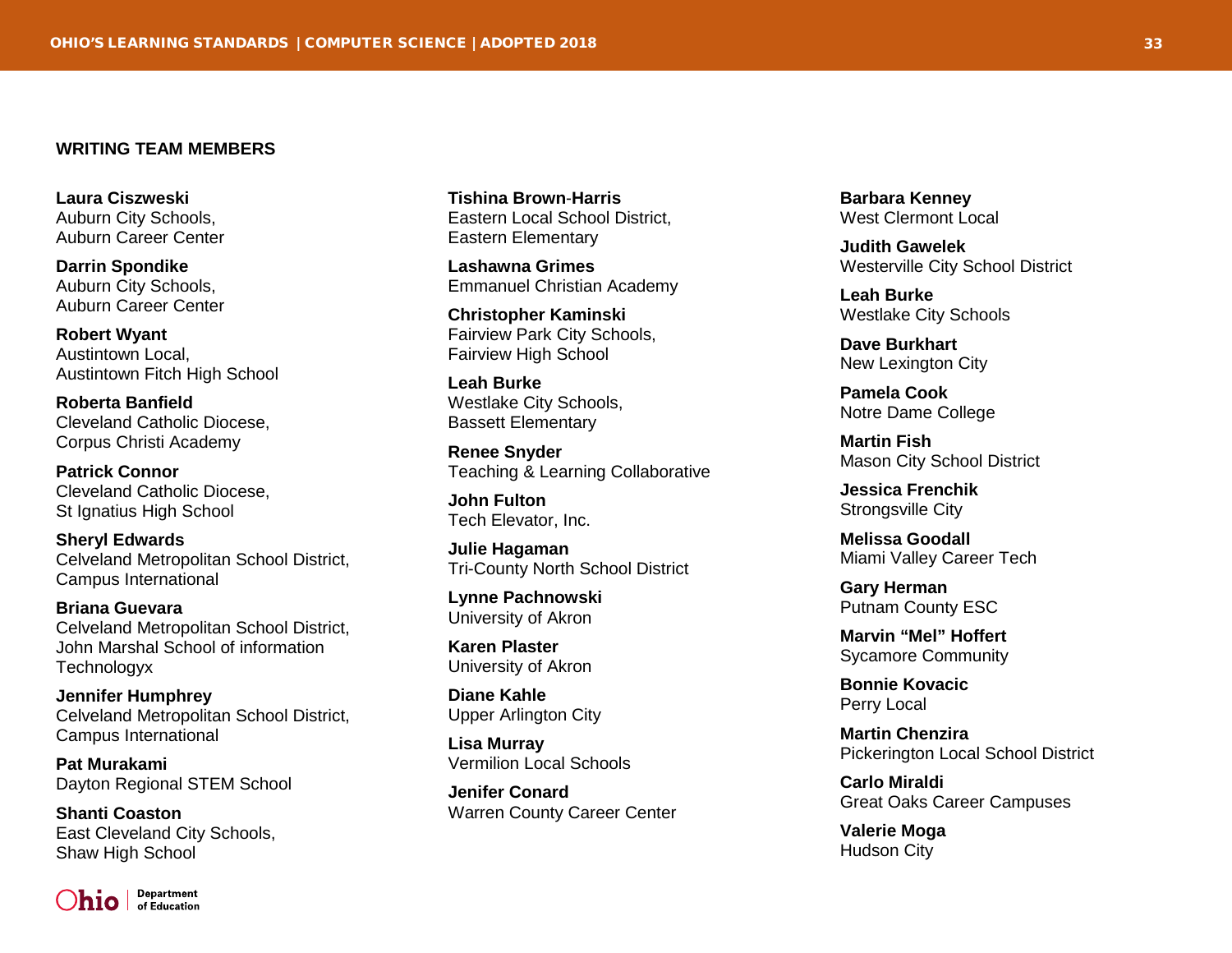**Shellu Mumaw** Ottoville Local School

**Erin Pekar** Maple Heights

**Krystina Pratt** New Albany Plain Local Schools

**Rebecca Stanek** Stow -Munroe Falls City

**Leslie Slaven** Lakota Local Schools

**James Stanton** Maumee City Schools

**Deborah Wiley** North Canton City Schools/Kent State Stark Univ.

**Jonathon Wilson** New Richmond Exempted Village School **District**